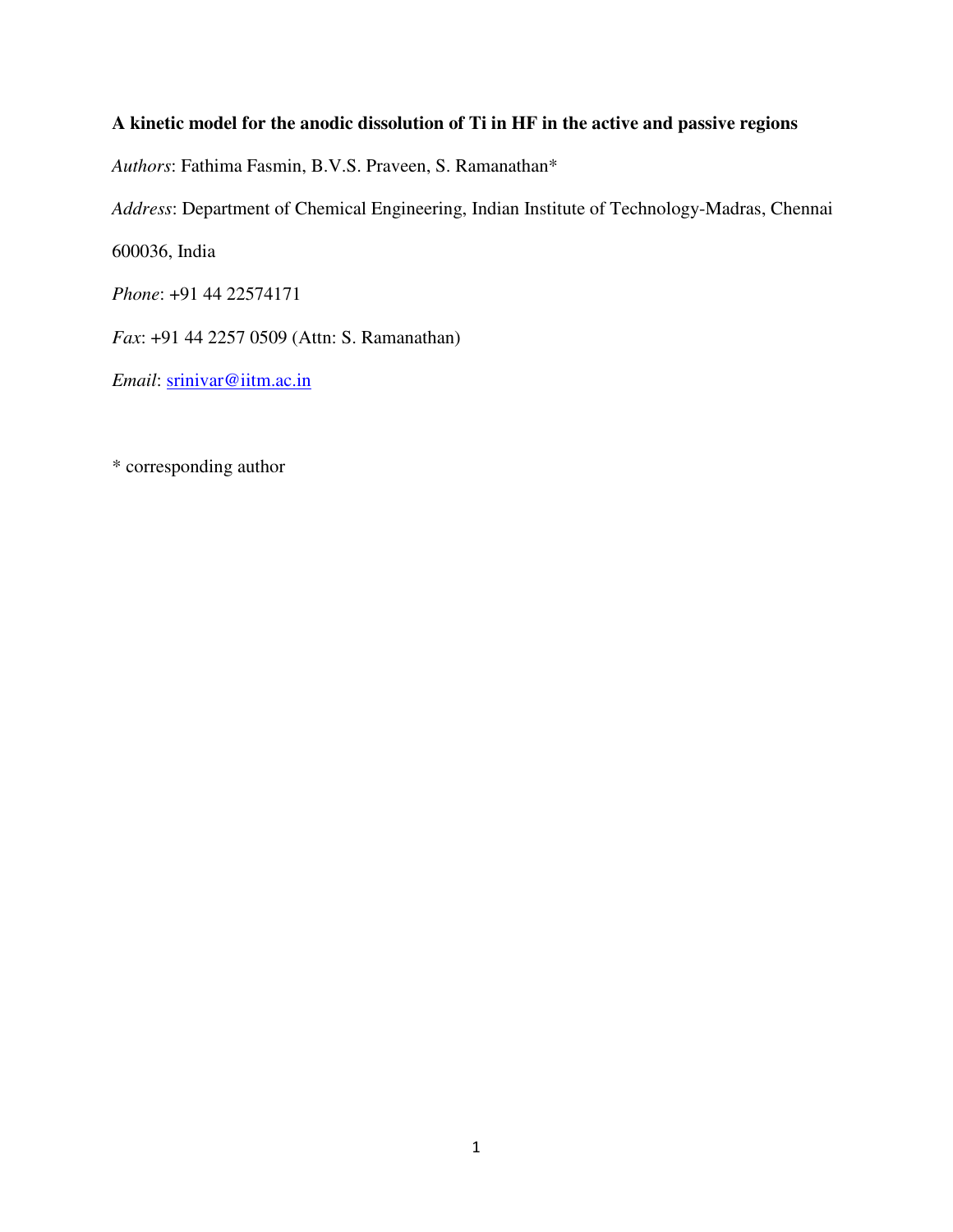## **Abstract**

We investigated the anodic dissolution of polycrystalline titanium rotating disc electrode in 0.1 M hydrofluoric acid in active and passive regions using potentiodynamic polarization and electrochemical impedance spectroscopy. In the active region, complex plane plots of the impedance spectra exhibited three capacitive loops indicting the presence of at least two adsorbed intermediates. In the passive region, they exhibited a negative resistance and a low frequency inductive loop. The high frequency loops exhibit constant phase element behavior indicating that a heterogeneous 2D film with partial surface coverage is present in the active and passive regions. The impedance data was fit to a reaction model and a four step mechanism with two adsorbed intermediate species is proposed to explain the observed trends in the active and passive regions. The change in the surface coverage of the adsorbed intermediate species, with the overpotential is estimated. This model describes the dissolution of Ti via two parallel paths, viz. a chemical step and an electrochemical step. The onset of passivation ensues when the rate of  $TiO<sub>2</sub>$  film formation is more than that of its dissolution. Transpassive dissolution becomes dominant when the electrochemical dissolution from the bare surface becomes negligible.

**Key words:** Titanium; Hydrofluoric acid; electrochemical impedance spectroscopy; passivation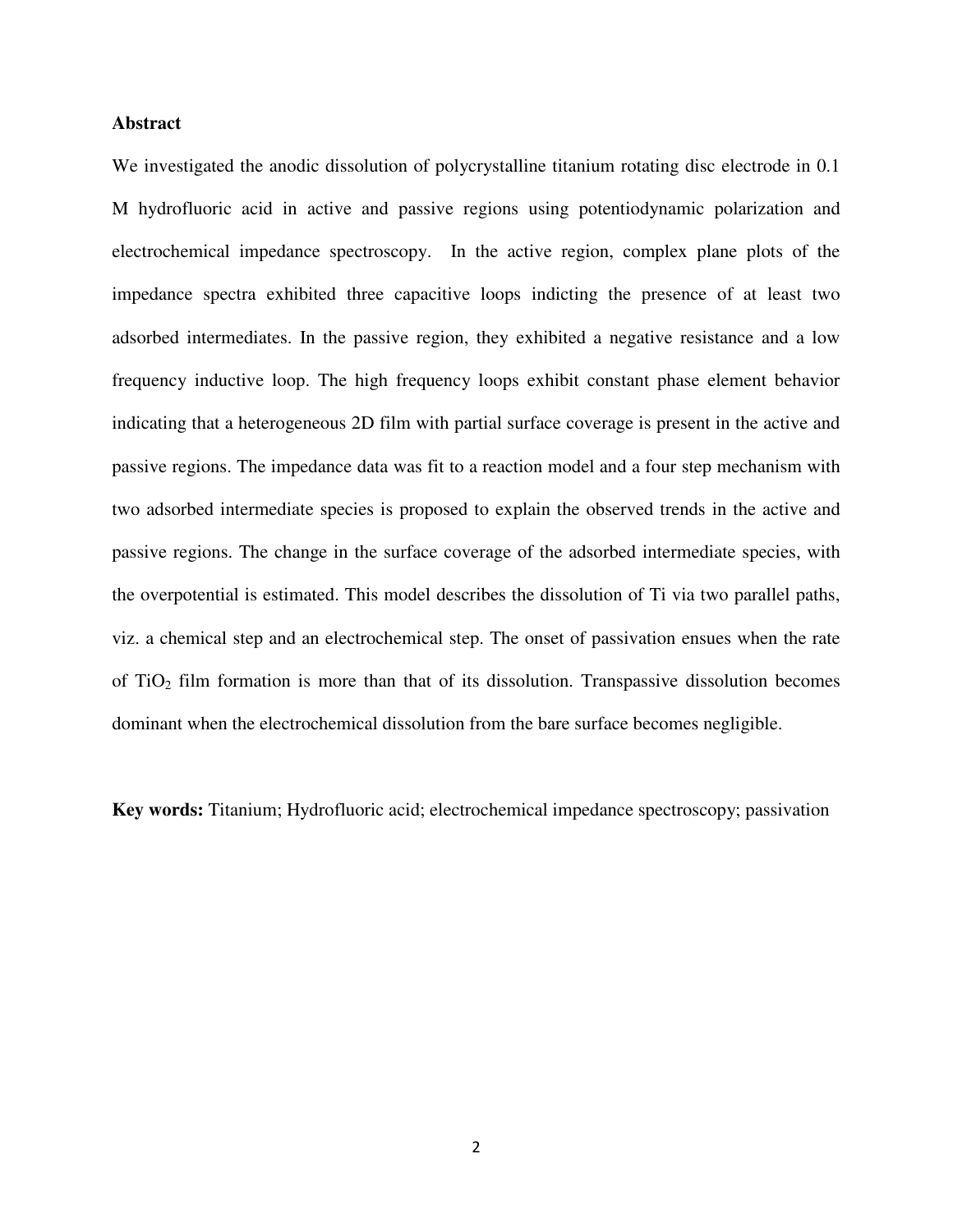#### **1. Introduction**:

Titanium metal and its alloys are widely used in engineering applications and medical implants, due to their low density, high corrosion resistance and high strength<sup>1</sup>. These materials possess excellent corrosion resistance in acidic media, through the formation of protective oxide film on the metal surface. In order to facilitate the attack of the passive oxide layer, solutions containing fluoride ions are used for the anodic dissolution of titanium<sup>2-4</sup>. The corrosion studies of titanium show that at low overpotentials, the dissolution is in active region, and at moderate overpotentials, surface passivation occurs. At high overpotentials, transpassive dissolution is observed.

The dissolution mechanism of titanium in solutions, with and without fluoride ions have been characterized using various techniques. The dissolution of Ti in  $10M H<sub>2</sub>SO<sub>4</sub>$  was investigated using polarization and impedance techniques<sup>5</sup> and it was reported that the dissolved species is  $Ti<sup>3+</sup>$ . To the best of our knowledge, the earliest report on electrochemical studies of Ti dissolving in acidic fluoride ions was published by Kelly<sup>6</sup>. Polarization studies show clear active, passive and transpassive regions<sup>6</sup>. The impedance spectrum was acquired in the transpassive region and was analyzed to show that the film thickness increased with the potential<sup>6</sup>. The impedance of Ti in solutions containing strong acids  $(H_2SO_4$  and  $HNO_3)$  along with 0.1 mM -10 mM hydrofluoric acid was analyzed<sup>4</sup> and a four step reaction mechanism involving  $Ti^+, Ti^{2+}$  and  $Ti^{3+}$  adsorbed intermediate species and  $Ti^{3+}$  dissolved species was proposed to explain the results. In each case, the spectra were acquired at only one potential. The confidence in the model identification would be enhanced if impedance data acquired at various *dc* potentials are employed in the analysis Besides, although it is possible for Ti to exist in  $+1$  oxidation state<sup>7</sup>, it is not very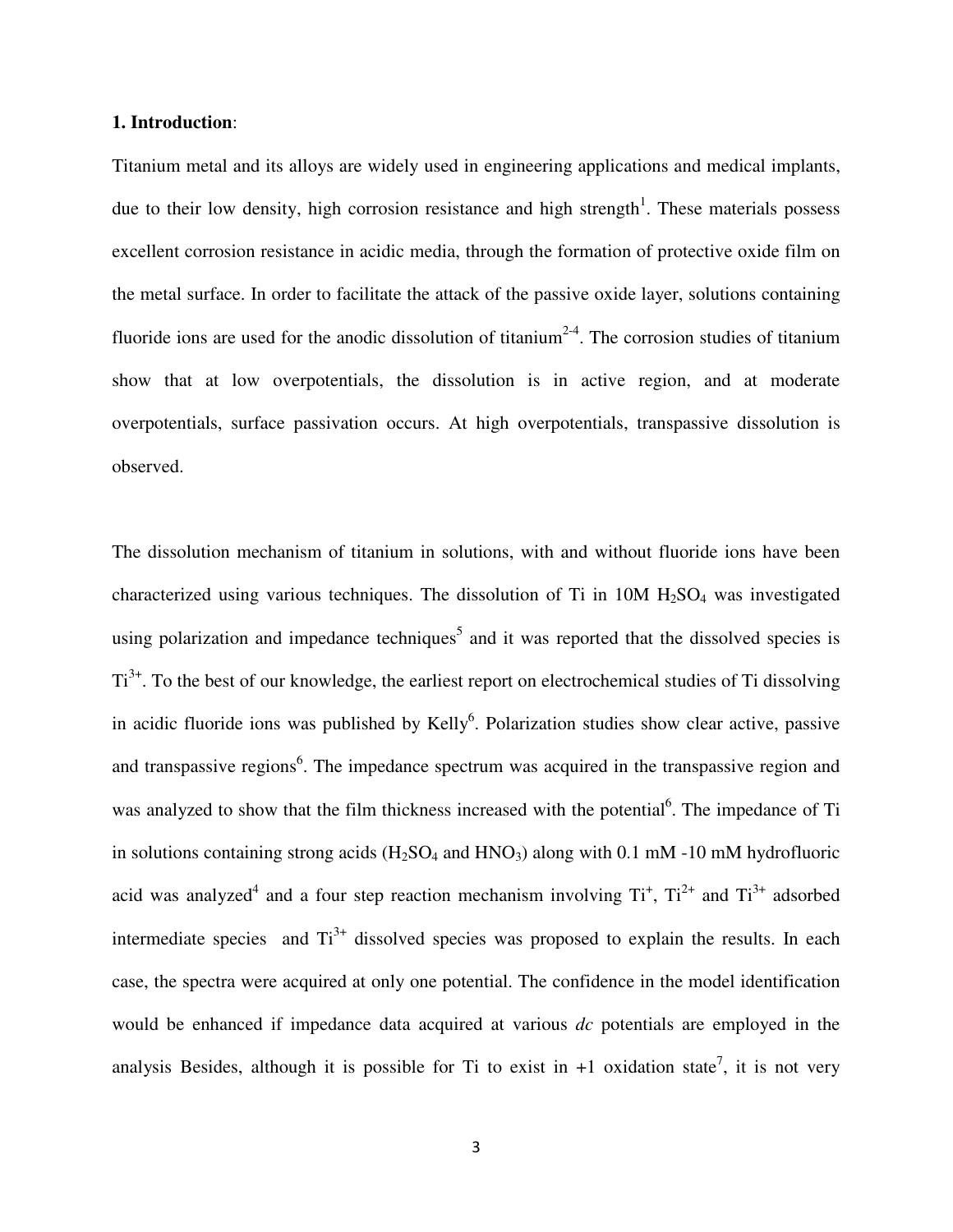common. Frateur et al. analyzed the formation of oxide layers on Ti in acidic fluoride solutions using electrochemical impedance spectroscopy<sup>8</sup>. They showed that the oxide layer thickness at various potentials can be estimated from the high frequency capacitance while the variation of oxide thickness with potential can be obtained from the low frequency capacitance values. The anodic oxidation of Ti in F containing acidic solutions was studied using impedance spectroscopy<sup>9</sup>. At open circuit potential (OCP), two capacitive loops were obtained, at various concentrations of fluoride ions. The reaction was modeled using a mechanism with four steps. In the impedance spectra of valve metals in fluoride solutions in transpassive region, low frequency capacitance is often observed and this was explained as due to the accumulation of the fluoride ions in the metal –film interface<sup>10</sup>. The impedance study of Ti dissolving in acidic fluoride solution at large positive potentials, i.e. in transpassive region, was reported $11$  and the nature of the oxide film formed on the surface was elucidated. Another report<sup>12</sup> presented the impedance spectrum of Ti in fluoride solution in transpassive region (5 V *vs.* saturated calomel electrode), and proposed a reaction mechanism with two steps to model the dissolution. Recently, the anodic dissolution of Ti and its alloys in glycol with controlled  $H_2O$  and fluoride concentration was studied<sup>13</sup>. When the presence of dissolved oxygen and water is limited, passive region is not seen in polarization curves. The oxide formation and dissolution is modeled using a kinetic model with vacancy conduction in the film. Thus there are many reports which present the results of transpassive dissolution of Ti in fluoride solution, but the mechanism of Ti dissolution in the active and passive region is not well understood.

Electrochemical impedance spectroscopy (EIS) is one of the principal techniques capable of *insitu* analysis of interfacial reaction and passivation mechanism<sup>14-17</sup>. It allows determining the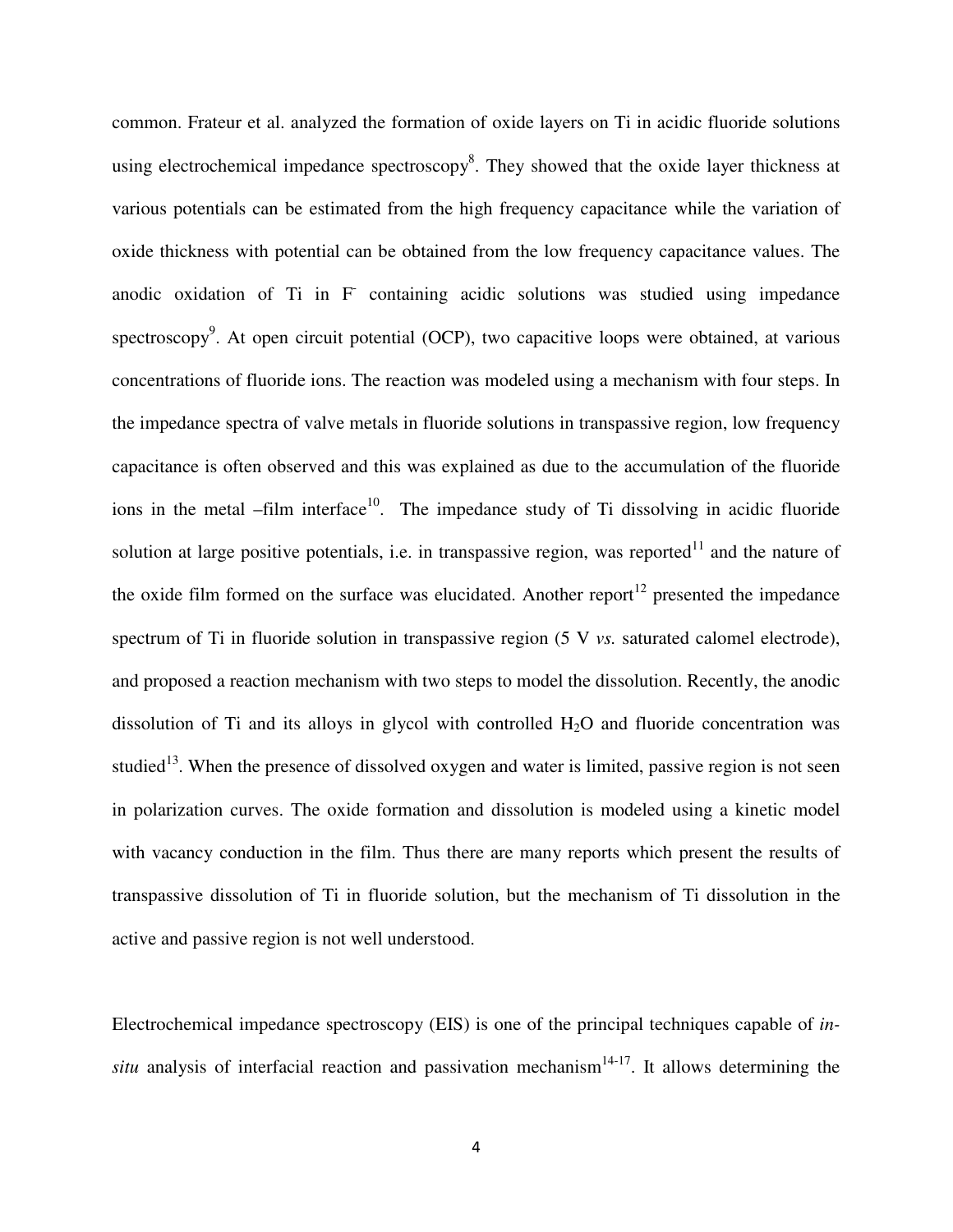faradaic processes and other phenomena such as ion adsorption or diffusion which cannot be easily detected by other electrochemical techniques. The small amplitude signals used in EIS enables the measurement of the electrode properties without disturbing the system. By combining the two EIS analysis methods *viz.* electrical equivalent circuit (EEC) fitting analysis and reaction mechanism analysis, one can extract all the physical information contained in the impedance diagrams<sup>18</sup>. The goal of this work is to obtain the mechanism of dissolution of Ti in HF solution, in particular in the active and passive regions. Potentiodynamic polarization study of Ti dissolving in HF was performed. The impedance spectra were acquired at various *dc*  potentials, viz. in the active, passive and transpassive regions. The EIS data were then subjected to both EEC and reaction mechanism analysis.

## **2. Experimental Section**

A standard three electrode cell connected to PARSTAT 2263 (Princeton Applied Research) electrochemical workstation was used to conduct the electrochemical experiments. All experiments were carried out using a rotating disc electrode (RDE) embedded in a Teflon holder. The working electrode was made of a titanium rod (Ti 99.9%, Sigma-Aldrich) of 5 mm diameter. The disc rotation speed was maintained at 900 rpm using Pine Instruments RDE setup. A platinum wire was used as the counter electrode and Ag/AgCl (saturated KCl) was used as the reference electrode. The electrolyte contained 100mM HF acid, and 1 M  $Na<sub>2</sub>SO<sub>4</sub>$  was used as the supporting electrolyte. Prior to each run, the electrode was mechanically polished with successively finer grades of grit paper, rinsed with ethanol and ultrasonicated to remove adhered particles. The experiments were conducted at room temperature, at natural pH of the solution  $(-2.3)$ . The polarization curve was obtained by scanning the potential from OCP to 1500 mV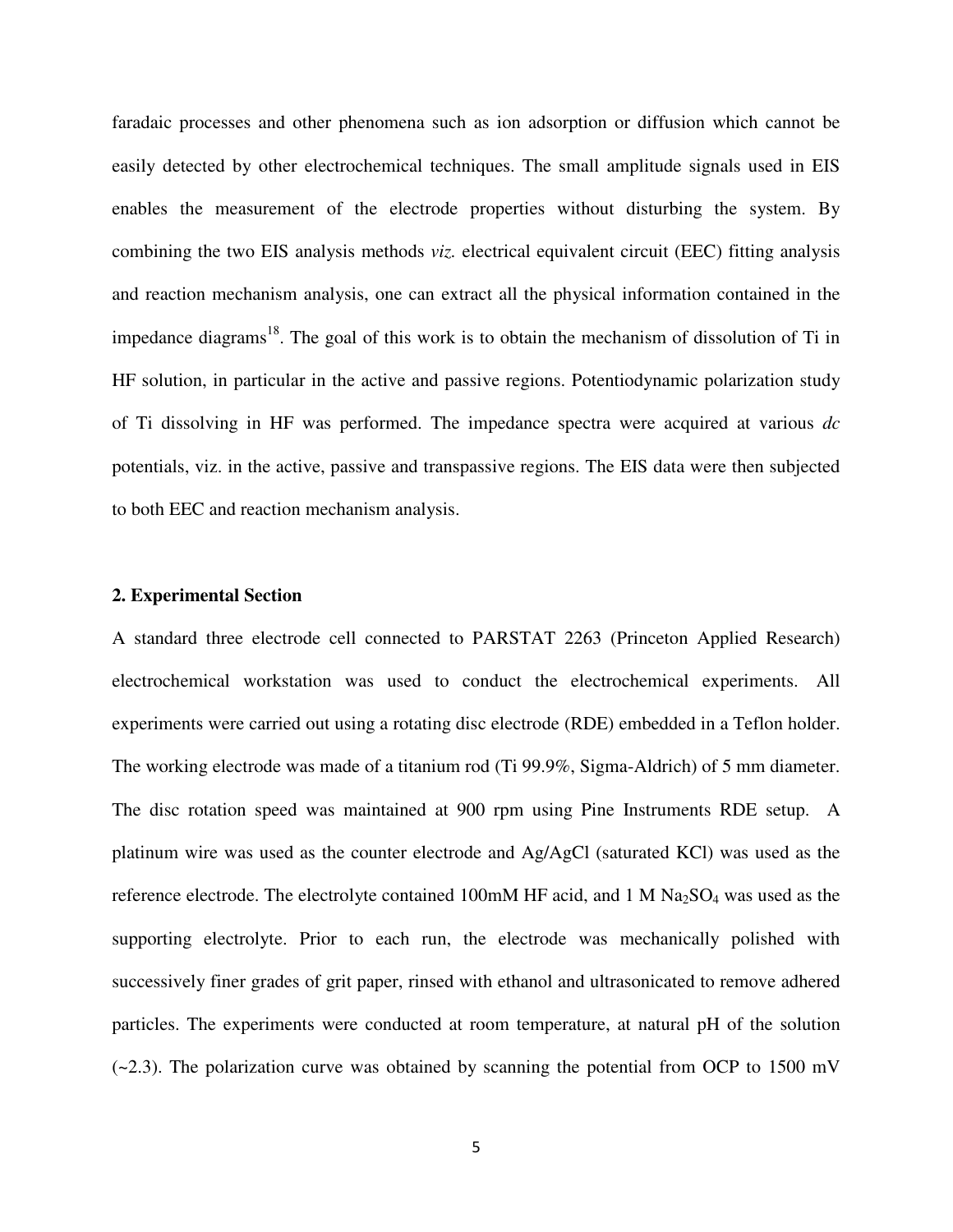above OCP, at a scan rate of 10 mV/s. The impedance data were obtained by applying an ac perturbation of 10 mV (*rms*) superimposed on various *dc* potentials. The frequency range employed was from 30 kHz to 100 mHz, with 7 frequencies per decade (logarithmically spaced).

#### **3. Results and Discussion**

#### **3.1 Potentiodynamic Polarization**

Figure 1 shows the potentiodynamic polarization curve of Ti in a solution containing 100mM HF and 1M Na2SO4. The OCP was -1 V *vs.* Ag/AgCl. Experiments performed at a lower sweep rate of 2 mV/s yielded the same data, suggesting that the contribution from double layer charging current to the total current is very small and that the potentiodynamic polarization curve approximates the steady state behavior. Initially there is a substantial increase in current with the potential. Near a potential +400 mV *vs.* OCP, the current reaches a maximum, and further increase in potential causes the current to decrease. Similar anodic current peaks are observed for other valve metals such as  $Nb^{19,20}$  or  $Ta^{21}$  in fluoride media. Here, the region from 0 mV to 400 mV *vs.* OCP can be considered as active and from 400 mV to 850 mV *vs.* OCP can be considered as passive. In the active dissolution region, we can deduce that there is no passivating film on the electrode surface. In the passivating region, a film, either in 2 or 3 dimensions, would be present on the surface, but it may or may not completely cover the surface. At potential greater than 850 mV *vs.* OCP, the current shows a slight increase with potential, in the transpassive dissolution region. Here, a passivating film, most likely of three dimensions, would be present on the surface, and the dissolution occurs by transport of ions and vacancies through the film.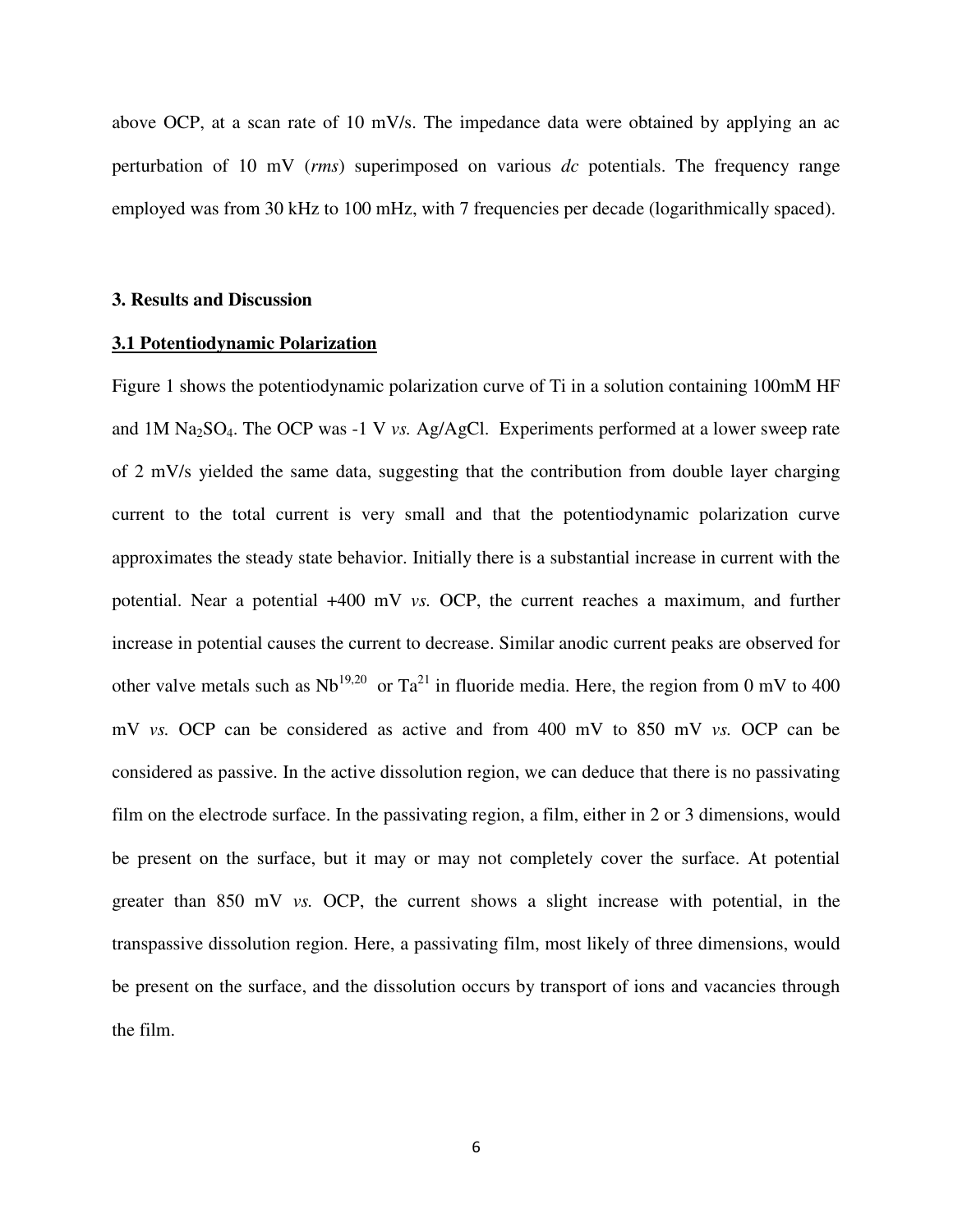## **3.2 Impedance**:

3.2.1. Observations: Impedance was acquired in the active, passive and transpassive regions by applying an ac potential superimposed on a *dc* potential onto the cell (quasi potentiostatic mode). The impedance data in the active region are presented in the three dimensional plots, i.e. complex plane plots as well as plots of the real and imaginary components *vs.* frequency in Fig 2a and Fig 2b. The experimental data are shown as open circles in the figure. The complex plane plots are also shown in Fig. 2c. Three capacitive loops are seen in the active region, although they are not well separated in the mid and low frequency ranges. The high frequency loop would correspond to the double layer, while the loop in the mid and low frequency range would correspond to the faradaic processes. In all the spectra, the low frequency data have more noise, presumably due to the longer integration time required. The high frequency loop appears as a depressed semi-circle rather than a regular semi-circle and hence a constant phase element (CPE) is used to model the double layer. The data were validated using linear KKT method<sup>22</sup>, which essentially fits Voigt elements with well-defined time constants to the data and evaluates the residues. For all the impedance data reported in this work, the residues were found to be less than 3%.

Fig. 3a and Fig. 3b show the three dimensional plots of impedance spectra obtained in the passive region. The corresponding complex plane plots are shown in Fig. 3c. The *dc* current decreases with *dc* potential (Fig 1) in this region. The high frequency part of impedance spectra exhibits a capacitive behavior and the mid frequency region exhibits a capacitive behavior with a negative resistance. The low frequency impedance values exhibit an inductive behavior. Zsimpwin<sup>®</sup> software (Princeton Applied Research, AMETEK, USA) was used to fit the EEC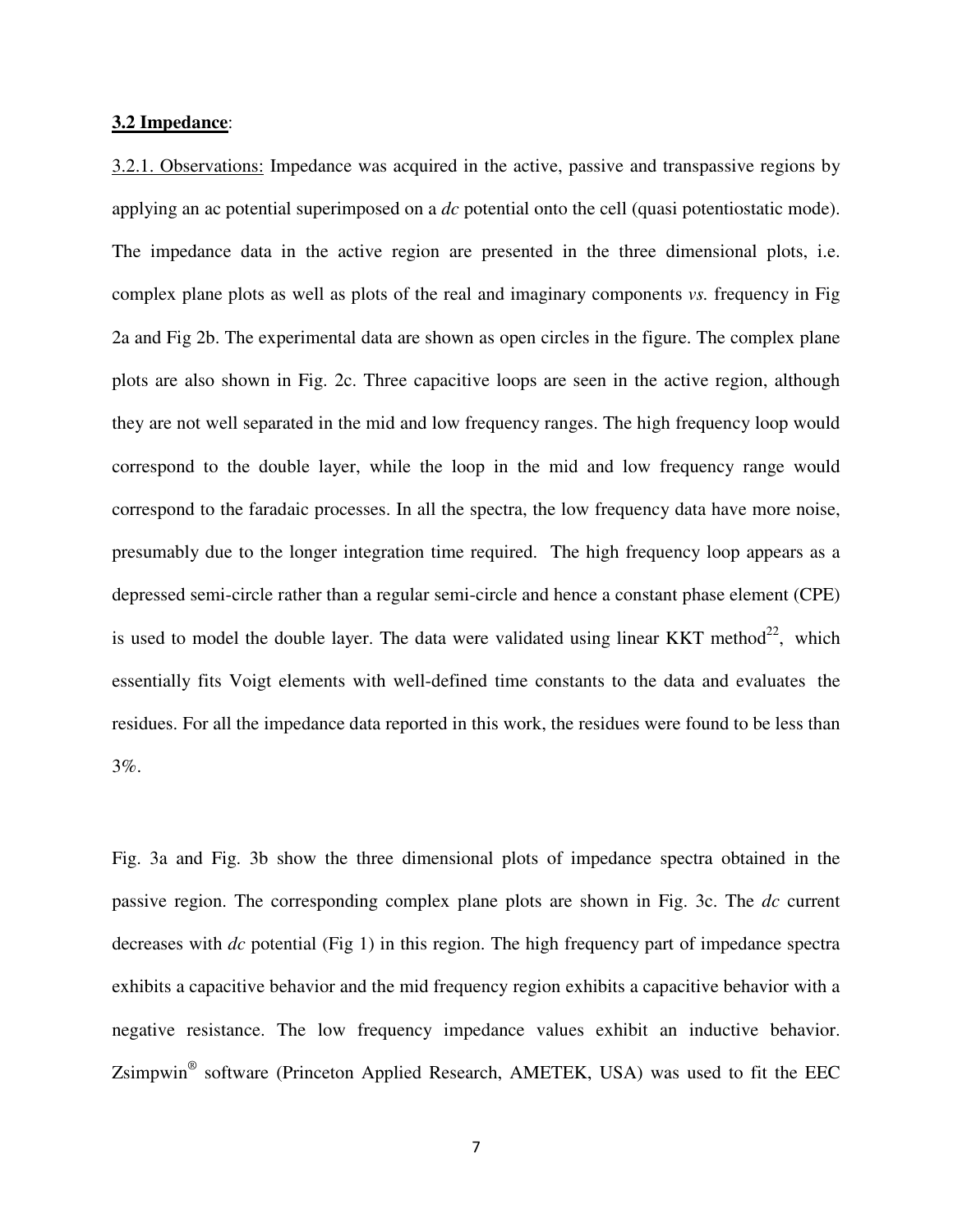parameters. The EEC modeling fits the low frequency data in the passive region only if an inductance (or negative resistance and capacitance) are employed. Impedance of other valve metals such as Ta or Nb in fluoride solutions<sup>19,21</sup> and electro oxidation of glucose<sup>23</sup> or methanol<sup>24,25</sup> are known to exhibit negative resistances. However, there is an important difference between the current results and the other results with Ta or Nb. In the mid frequency region, Ti electrode does not exhibit any inductive behavior while Ta in  $HF<sup>21</sup>$  or Nb in  $HF<sup>19</sup>$ showed a clear inductive behavior in that region. In case of Ti dissolving in HF, the inductive behavior appears only in the low frequency region. Fig. 4a and Fig. 4b show the three dimensional plots of impedance data in the transpassive dissolution region. The data are very similar to those reported in the literature for Ti , Ta or Nb dissolution in fluoride media in the transpassive region<sup>8,10,19,20</sup>. The high frequency and low frequency data exhibit a capacitive behavior while the mid frequency data exhibit inductive behavior. Very detailed analysis of the transpassive oxide impedance is available in the literature<sup>8,10,19,20</sup> and only the observations relevant for comparison with the impedance in the active and passive regions are discussed here.

3.2.2 EEC Modeling: The EIS spectra obtained in the active and passive regions were fitted with the circuit given in Fig. 5a while the data in the transpassive region was fitted with circuit given in Fig 5b. In the active region, all the resistive and capacitive elements were allowed only positive values. In the passive region, one of the Maxwell elements (i.e.  $R_3$  and  $C_3$ ), was allowed to admit negative values so that the low frequency inductance can be modeled. The resistance *R<sup>p</sup>* was also allowed to admit negative values so that the negative differential impedance can be modeled.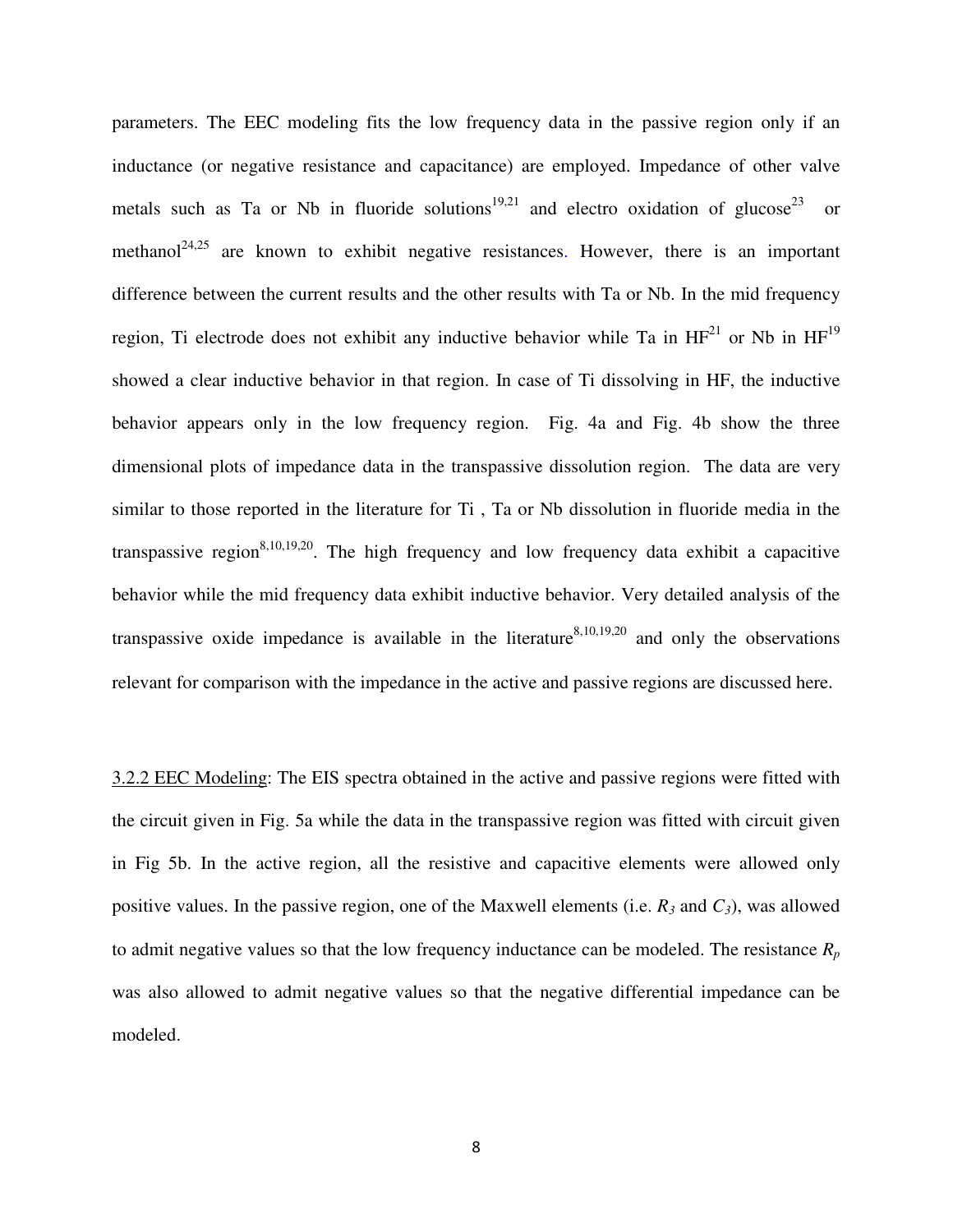The best fit results are presented in Table I. The solution resistance varied between 1.8 and 2  $\Omega$ –cm<sup>2</sup>. The double layer is modeled using a CPE and the CPE exponent values vary between 0.77 and 0.89. All the values are significantly less than one, showing that the surface may be quite heterogeneous. CPE behavior can arise from surface disorder and roughness<sup>26</sup>, structural and/or chemical non-uniformity<sup>27</sup>, electrode porosity<sup>28</sup>, surface reconstruction or deconstruction<sup>29</sup>, sluggishness of the adsorption step<sup>29</sup> or if a film is present on the surface, then, from the variation of the film properties perpendicular to the surface  $30,31$ . In this particular case, surface heterogeneity is the likely cause of CPE behavior. The CPE exponent value is particularly low in the passive region, although such low values have been observed experimentally<sup>26</sup>. The polarization resistance is defined as  $R_p = \lim_{\omega \to 0} Z_F$  where  $\omega$  is the angular frequency and  $Z_F$  is the faradaic impedance. In the circuit given in Fig. 5a, it corresponds to the resistance  $R_p$ . In the active region,  $R_p$  increases slightly with the overpotential, and in the passive region, it is negative and it increases significantly with the overpotential. The polarization resistance can be visualized as the inverse of the slope of the current-potential plot, and as the potential moves from the active to passive region, the slope would change from positive value to zero to negative values. Depending on whether one approaches the peak from the left or the right side, the inverse of the slope would be either  $+\infty$  or  $-\infty$  respectively. A comparison of Figure 1 and the values in Table I shows that the  $R_p$  values are along the expected lines.

In the active dissolution region, as well as the passive region, the values of  $R_2$  decrease with potential, while that of *C2* increases. The Maxwell elements are coupled and are related to the relaxation of the adsorbed intermediates. When one of them increases in value, the other element tends to decrease in its value. The values of  $R_3$  decrease with potential in the active region, with a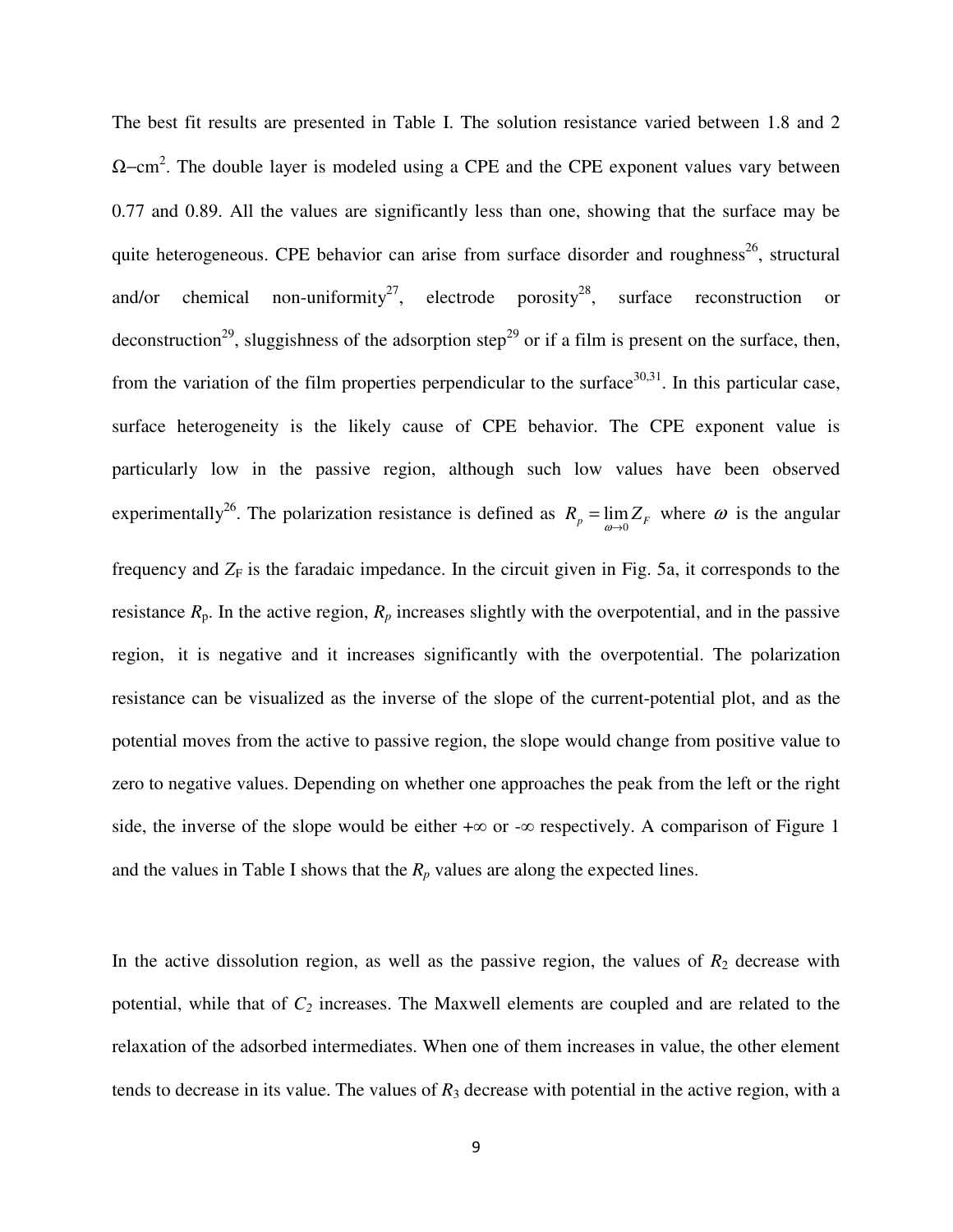corresponding increase in  $C_3$  values. In the passive region, negative values are admitted to the  $R_3$ and  $C_3$  values and the (pseudo) inductive loop in the low frequencies is modeled successfully. The charge transfer resistance is defined as  $R_{ct} = \lim_{\omega \to \infty} Z_F$ . If the impedance data appears as well separated loops in the complex plane representation of the spectra,  $R<sub>ct</sub>$  can be estimated from the location of intersection of the high frequency capacitive loop with the real axis. In the circuit given in Fig 5a, it can be calculated by evaluating the equivalent resistance with  $R_p$ ,  $R_2$  and  $R_3$ being in parallel. The calculated  $R<sub>ct</sub>$  are also shown in Table I. The charge transfer resistance decreases with overpotential in the active region, but increases with overpotential in the passive region.

The circuit in Fig 5b is fit to the data in transpassive region and the results are tabulated in Table II. Although a CPE was used to model the high frequency loop, the fitted CPE exponent values were exactly 1, indicating that the behavior is that of an ideal capacitor. The capacitance values is also quite low especially at higher potential  $(1.36\mu\text{F cm}^2)$ , and this is likely due to the oxide film and not due to the double layer capacitance. In this region, a 3D oxide layer is expected to be formed and the oxide capacitance will dominate the overall capacitance measured<sup>19</sup>. The fact that the CPE exponent is practically 1 in the transpassive region, but significantly less than 1 in the active and passive regions indicates that surface heterogeneity plays an important role in defining the impedance response at high frequencies, in the active and passive region. On the other hand, in the transpassive region the film quality and thickness appears to be more or less uniform both across the surface and perpendicular to the surface, as otherwise a CPE behavior would be exhibited by the film too $30,31$ . The inductance exhibited by the impedance data in the mid frequency range can be assigned to the high frequency migration of major current carriers<sup>13</sup>.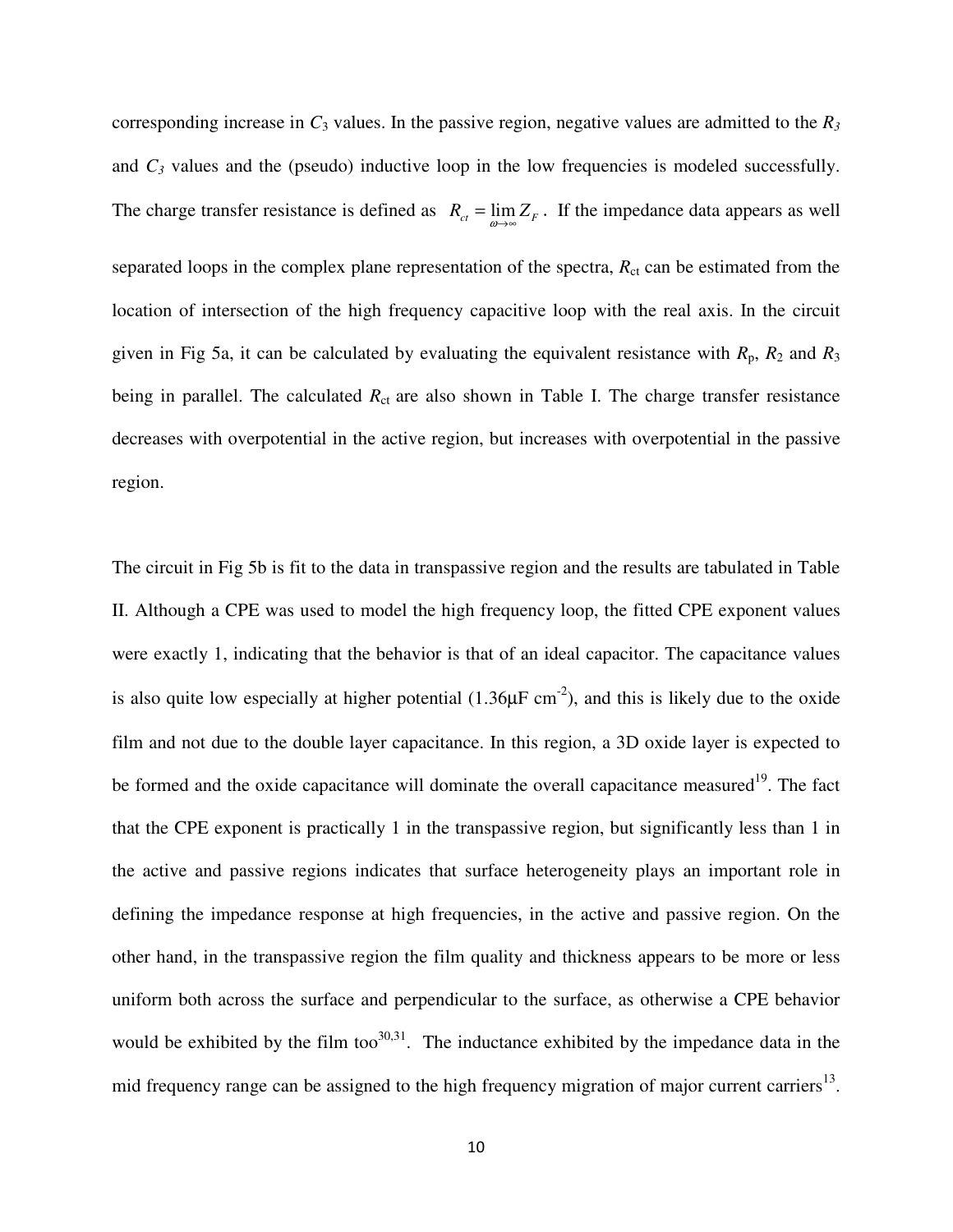The charge transfer resistance increases with the potential, while the inductance (*L4*) and the associated resistance( $R$ <sup>*4*</sup>) decrease with the potential. The capacitance ( $C$ <sub>5</sub>) appearing at the low frequency is assigned either to the variation in film thickness with low frequency perturbations<sup>19</sup> or to the accumulation of fluoride ions in the metal- film interface<sup>10</sup>. While a pure capacitance would exhibit a vertical line in the complex plane plot, a capacitance  $(C_5)$  in parallel with a resistance  $(R_5)$  is required to model the data, since the complex plane plots show that the data at the low frequencies do show a variation of the real component of the impedance. The transpassive dissolution has been studied in detail<sup>10,19,20</sup> and other than the observation that the CPE values suggest that the surface is completely covered with a uniform oxide in the transpassive region, the focus of this work is limited to dissolution in the active and passive regions. While EEC is quite successful in modeling the data, assigning a physical meaning to the parameter values, especially the ones with negative sign, and extracting physically relevant information such as surface coverage of passivating film as a function of potential, and dissolution rates is a formidable task. A reaction mechanism analysis is employed to obtain better insight into the physical processes which occur during the dissolution of Ti in HF.

#### 3.2.2. Reaction Mechanism Analysis:

The impedance spectra of Ti dissolving in fluoride media, acquired at OCP, has been modeled before. Kuchukbayev proposed the following reactions<sup>4</sup>

$$
Ti + HF \rightleftharpoons (TiF)ads + H+ + e-
$$
  
\n
$$
(TiF)ads + H2O \rightleftharpoons (TiFHOH)+ads + e-
$$
  
\n
$$
(TiFHOH)+ads \rightleftharpoons (TiOH)2+ads + HF + e-
$$
  
\n
$$
2(TiOH)2+ads + HF + H+ \rightarrow TiF2+ + Ti3+ + 2H2O
$$
 (1)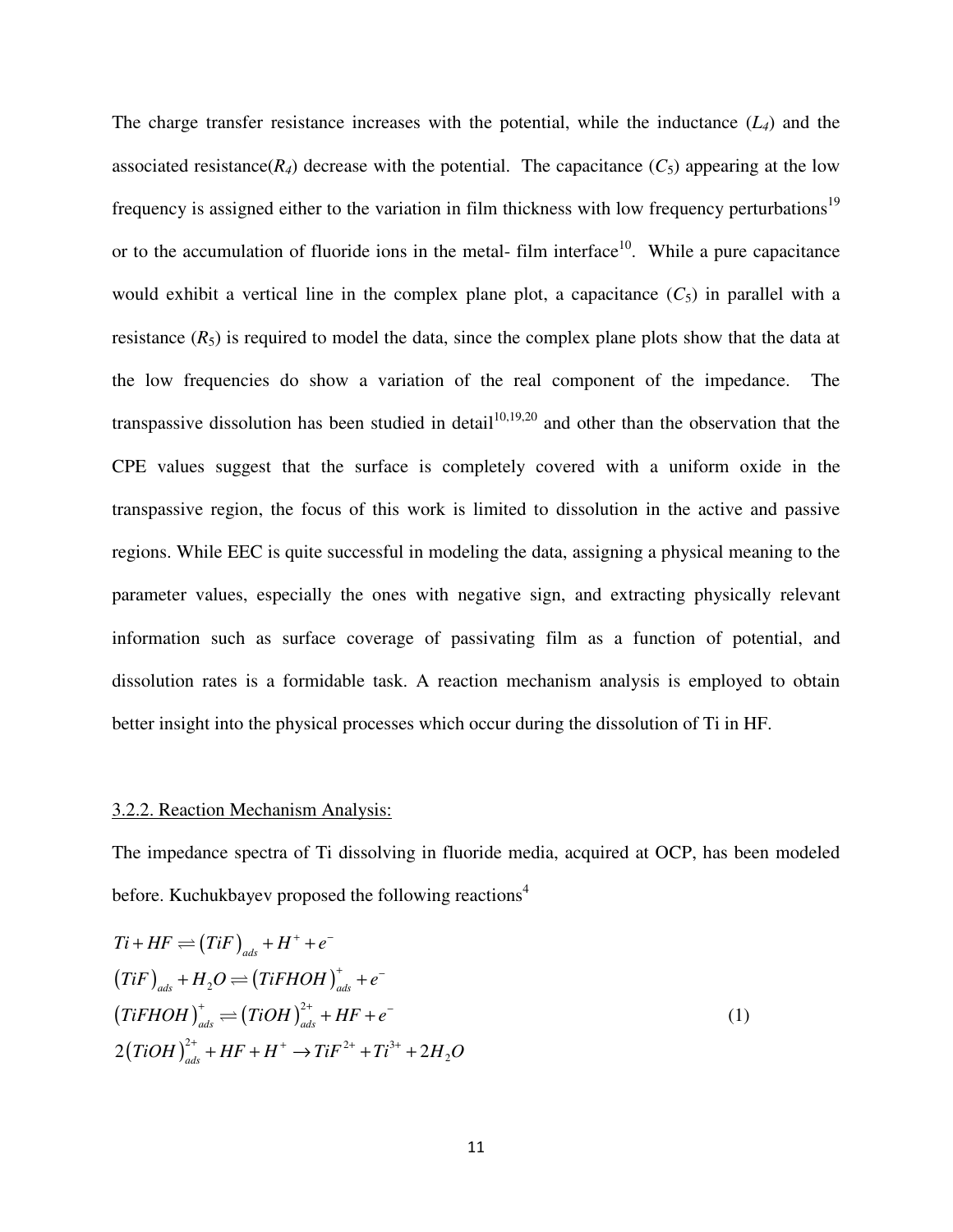This involves Ti at oxidation state of +1, which is possible but is not quite common. Kong et al proposed another mechanism (Eqn. 2) to model EIS data at  $OCP<sup>9</sup>$ 

$$
Ti \xrightarrow{k_1} (TiO_{ads}^+) + 3e^-
$$
  
\n
$$
(TiO_{ads}^+) \xrightarrow{k_2} (TiO_{aq}^+)
$$
  
\n
$$
Ti + xF^- \xrightarrow{k_3} TiF_{x-ads}^{3-x} + 3e^-
$$
  
\n
$$
TiF_{x-ads}^{3-x} \xrightarrow{k_4} TiF_{x-aq}^{3-x}
$$
 (2)

where  $k_2$  and  $k_4$  are independent of potential. Later, the dissolution in transpassive region (5 V *vs.* SCE) is modeled using kinetic mechanism proposed below<sup>12</sup>

$$
Ti + (2-0.5x)H_2O + xF^- \xrightarrow{k_1} TiO_{2-0.5x}F_x + (4-x)H^+ + 4e^-
$$
\n
$$
Ti + TiO_{2-0.5x}F_x + 6F^- \xrightarrow{k_2} TiF_{6-aq}^2 + TiO_{2-0.5x}F_x + 4e^-
$$
\n(3)

In the last step, the intermediate species  $TiO_{2-0.5x}F_x$  is regenerated and this is sometimes referred to as catalytic mechanism<sup>32</sup>. The mechanisms proposed in the existing literature suffer from the following shortcomings. They are based on data acquired at a single *dc* potential, either at OCP or in the transpassive region. It is important that the data must be obtained at different *dc* potentials, and modeled so that the confidence in the model can be enhanced<sup>33</sup>. At and near OCP, the reverse reactions must also be included except for the step producing soluble species, which would be removed if the solution is stirred or if a RDE is employed. In addition, the *dc* current values predicted by the simulation must be compared with the measured potentiodynamic polarization curves. In particular, the maximum in the current potential curve, marking the active to passive transition must be captured by the simulations.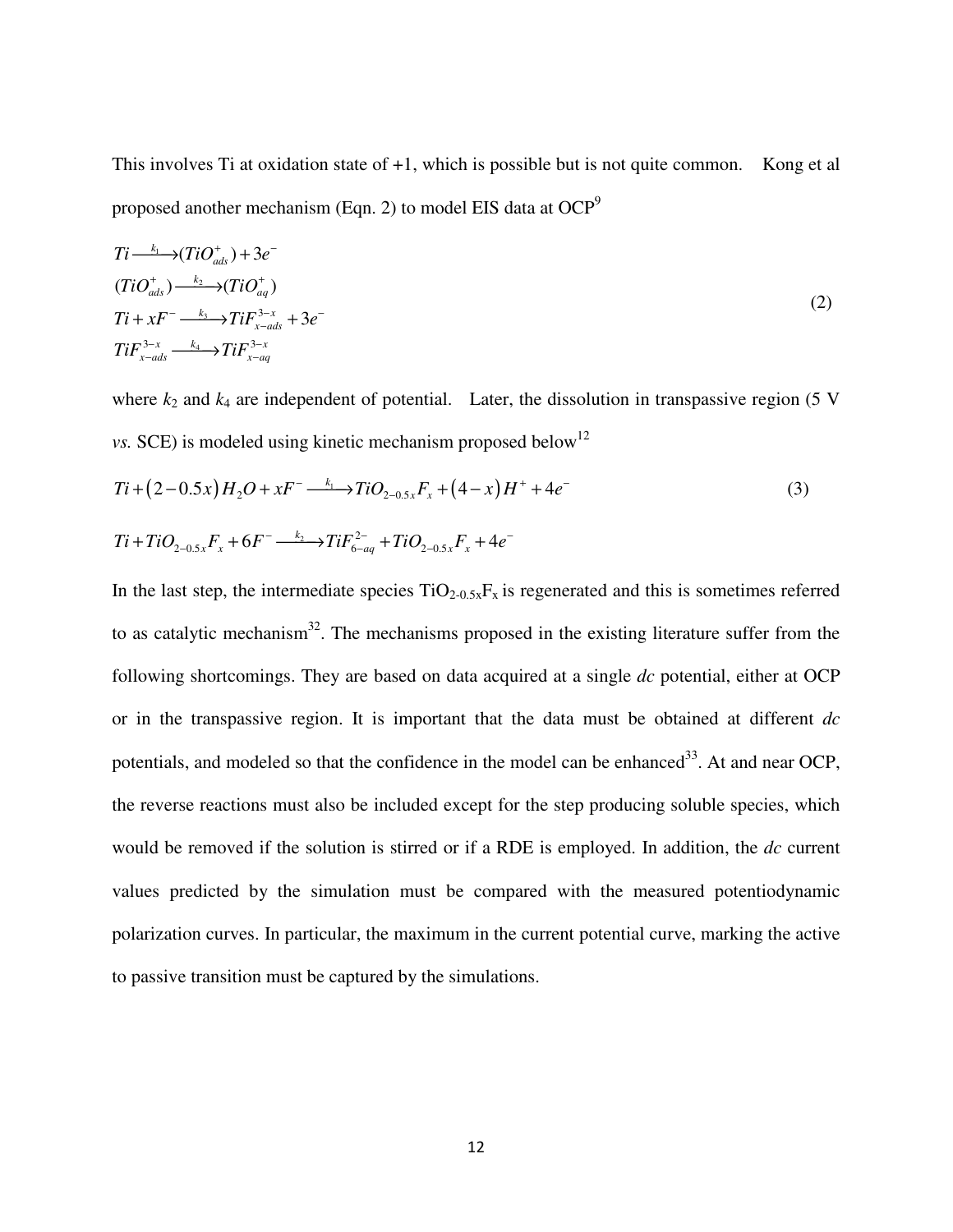To model the observed EIS data in the active and passive region, we propose the following reaction mechanism. The derivation of the mass and charge balance equations are given in the literature<sup>16,32,34-36</sup> and only the key steps are presented here.

$$
Ti \frac{k_1}{k_{-1}} Ti_{ads}^{3+} + 3e^{-}
$$
  
\n
$$
Ti_{ads}^{3+} \xrightarrow{k_2 \atop k_{-2}} Ti_{ads}^{4+} + e^{-}
$$
  
\n
$$
Ti_{ads}^{4+} \xrightarrow{k_3} Ti_{sol}^{4+}
$$
  
\n
$$
Ti_{ads}^{3+} \xrightarrow{k_4} Ti_{sol}^{4+} + e^{-}
$$
  
\n(4)

Note that the third step is a chemical reaction and hence the corresponding rate constant  $k_3$  does not depend on the potential. The third and the fourth steps result in the actual dissolution of the metal, with the third being a chemical step while the fourth is an electrochemical step. Any mechanism proposed here must have at least two adsorbed intermediates since three time constants are present in the impedance data (Fig 2a). Double layer capacitance can account for one of the time constants, and two other time constants must be explained by the reaction. In developing the following equations, the assumptions are that mass transfer resistance is negligible, Langmuir isotherm model is applicable, kinetic rate constants of electrochemical steps are exponentially dependent on the potential and at 10 mV *rms* ac perturbation, the equations can be linearized. The species  $T_i^3$  and  $T_i^4$  may be present as an oxide ( $T_i^2O_3$  or *TiO*<sub>2</sub>) or fluoride (*TiF*<sub>3</sub> or *TiF*<sub>4</sub>) or oxy-fluoride (*TiO*<sub>1.5-0.5x</sub>*F*<sub>x</sub> or *TiO*<sub>2-0.5x</sub>*F*<sub>x</sub>) with partial surface coverage (i.e. film is 2D only). The soluble species will most likely be $[TiF_6]^{2-}$ . The fractional surface coverage of  $Ti_{ads}^{3+}$  and  $Ti_{ads}^{4+}$  are denoted by  $\theta_1$  and  $\theta_2$  respectively. The total number of sites per unit area is given by Γ and the time is denoted by '*t*'.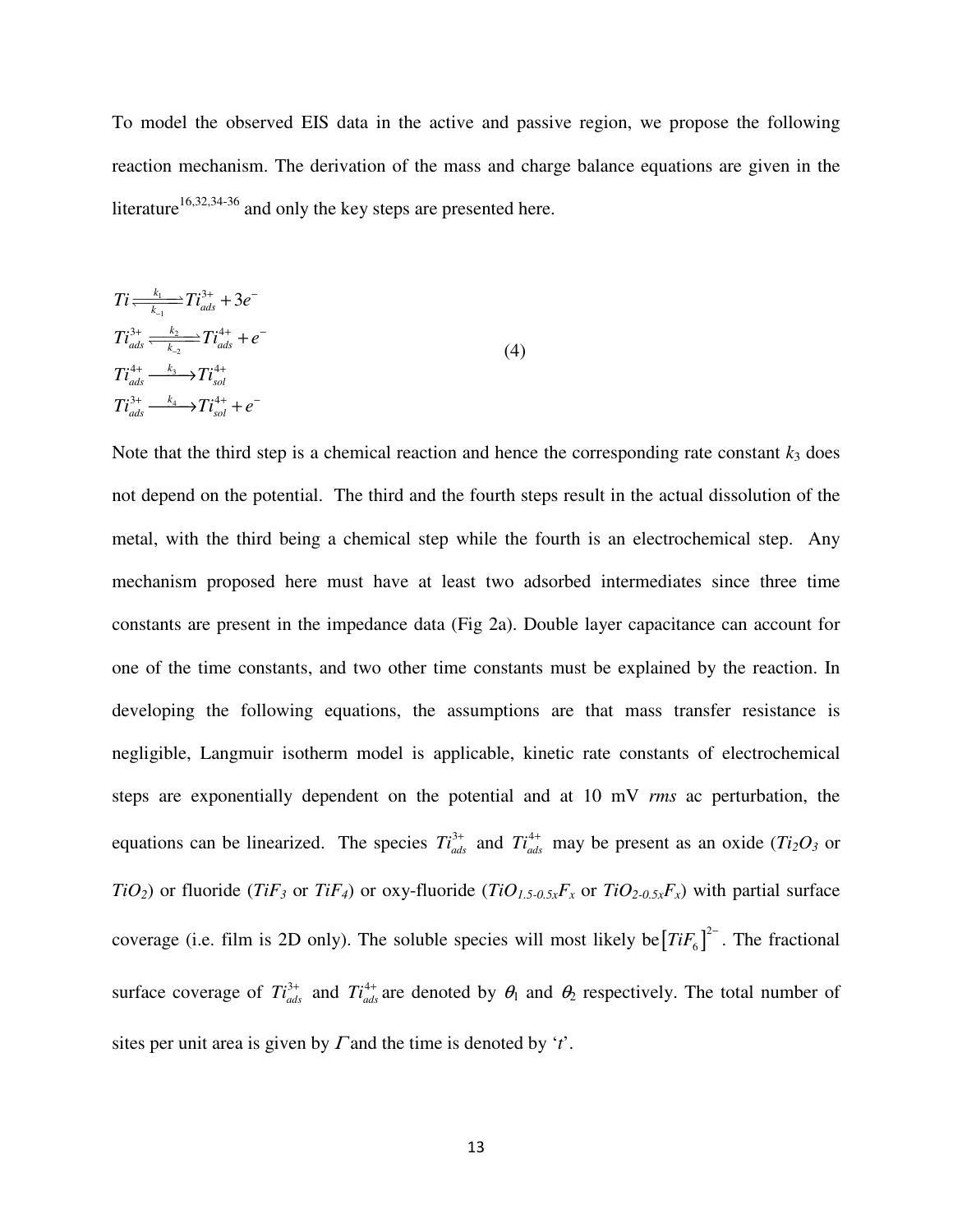The corresponding mass balance equations are

$$
\Gamma \frac{d\theta_1}{dt} = k_1 (1 - \theta_1 - \theta_2) - k_{-1} \theta_1 - k_2 \theta_1 + k_{-2} \theta_2 - k_4 \theta_1
$$
 (5)

$$
\Gamma \frac{d\theta_2}{dt} = k_2 \theta_1 - k_{-2} \theta_2 - k_3 \theta_2 \tag{6}
$$

The steady state fractional surface coverage values can be calculated by setting the equations (5) and (6) to zero. The results are

$$
\theta_{1-SS} = \frac{k_{1-dc} (k_{-2-dc} + k_3)}{(k_{1-dc} + k_{-1-dc} + k_{2-dc} + k_{4-dc}) (k_{-2-dc} + k_3) + k_{2-dc} (k_{1-dc} - k_{-2-dc})}
$$
 and (7)

$$
\theta_{2-SS} = \frac{k_{2-dc} \theta_{1-SS}}{(k_{-2-dc} + k_3)}
$$
(8)

Here, the subscript '*dc*' is used to indicate that the rate constant is evaluated at the potential  $V_{dc}$ , which is the potential *vs.* OCP at which the impedance was acquired, and the subscript '*SS*' denotes the steady state values. The faradaic current is given by

$$
i_F = F\Big[3 \times (k_1(1-\theta_1-\theta_2)-k_{-1}\theta_1) + 1 \times (k_2\theta_1-k_{-2}\theta_2) + k_4\theta_1\Big]
$$
(9)

Under steady state conditions, we can write

$$
i_{F-SS} = 4F[k_3\theta_{2-SS} + k_{4-dc}\theta_{1-SS}]
$$
\n(10)

Equation (9) can be written in Taylor series and under small signal conditions, the higher order terms can be neglected. For example,  $k_1 = k_{10}e^{b_1(V_{dc} + V_{ac})} \approx k_{10}e^{b_1V_{dc}}[1 + b_1V_{ac}] = k_{1-dc}[1 + b_1V_{ac}]$  and other rate constants can be written in a similar fashion. The surface coverage values can also be

approximated as 
$$
\theta_i \approx \theta_{i-SS} + \frac{d\theta_i}{dV}V_{ac}
$$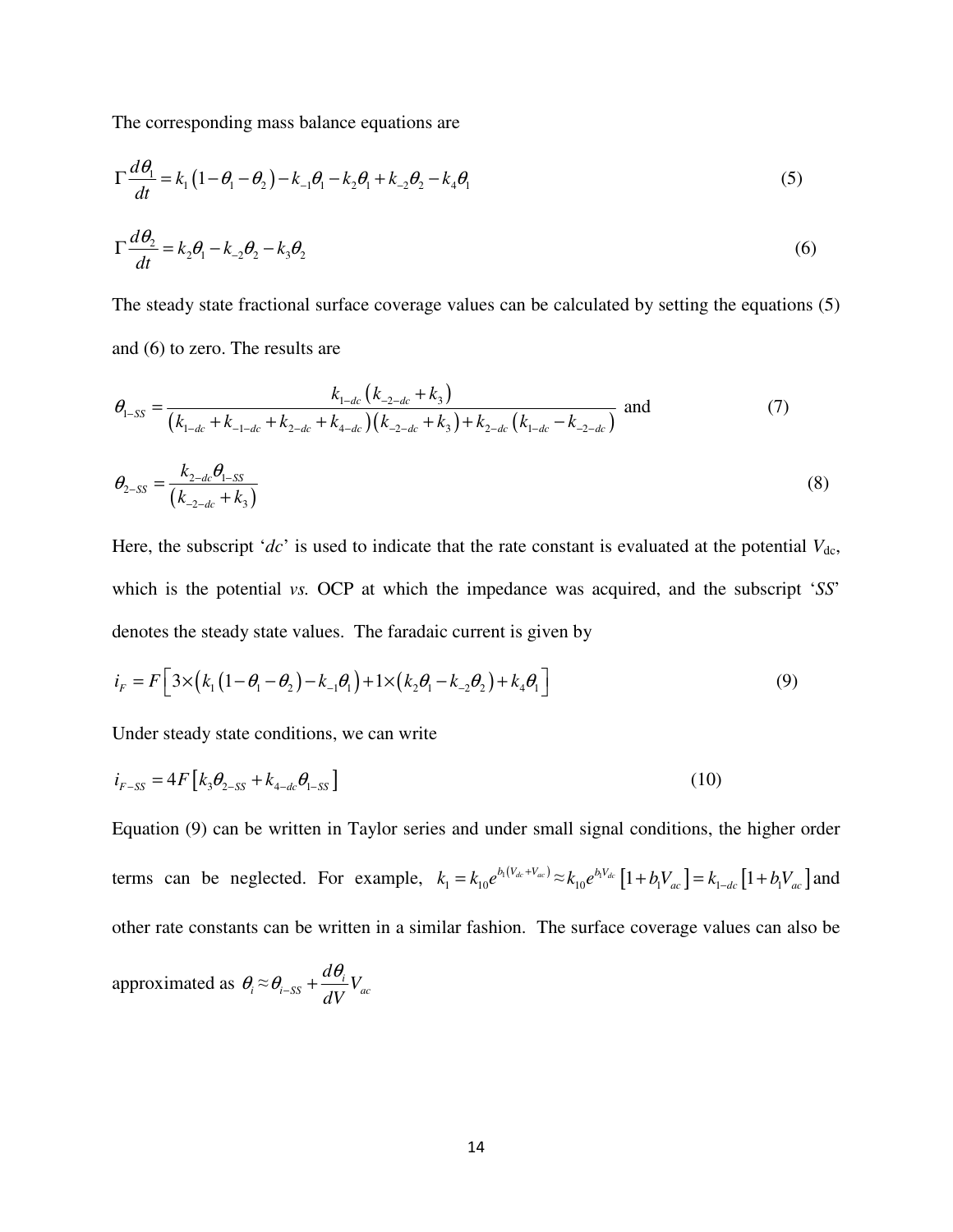Under small signal conditions, the faradaic impedance  $Z_F$  can be written as <sup>9,12,23</sup>

$$
\left(Z_F\right)^{-1} = \frac{\Delta i_F\big|_{\omega}}{\Delta V\big|_{\omega}} = \left(R_{ct}\right)^{-1} - F\left\{\left[3\left(k_{1-dc} + k_{-1-dc}\right) - \left(k_{2-dc} + k_{4-dc}\right)\right]\frac{d\theta_1}{dV} + \left[3k_{1-dc} + k_{-2-dc}\right]\frac{d\theta_2}{dV}\right\} (11)
$$

where

$$
\left(R_{ct}\right)^{-1} = F\left[\frac{3\left(b_1k_{1-dc}\left(1-\theta_{1-SS}-\theta_{2-SS}\right)-b_{-1}k_{-1-dc}\theta_{1-ss}\right)+\right]}{1\left(b_2k_{2-dc}\theta_{1-SS}-b_{-2}k_{-2-dc}\theta_{2-SS}+b_4k_{4-dc}\theta_{1-SS}\right)}\right]
$$
(12)

Expanding the equations (5) and (6) in Taylor series, truncating after the first order term and rearranging, it can be shown that we would get

$$
A1\frac{d\theta_1}{dV} + B1\frac{d\theta_2}{dV} = C1 \text{ and}
$$
 (13)

$$
D1\frac{d\theta_1}{dV} + E1\frac{d\theta_2}{dV} = F1\tag{14}
$$

where

$$
A1 = k_{1-dc} + k_{-1-dc} + k_{2-dc} + k_{4-dc} + j\omega\Gamma
$$
  
\n
$$
B1 = (k_{1-dc} - k_{-2-dc})
$$
  
\n
$$
C1 = [b_1k_{1-dc} (1 - \theta_{1-SS} - \theta_{2-SS}) - b_{-1}k_{-1-dc}\theta_{1-SS} - b_2k_{2-dc}\theta_{1-SS} + b_{-2}k_{-2-dc}\theta_{2-SS} - b_4k_{4-dc}\theta_{1-SS}]
$$
  
\n
$$
D1 = -k_{2-dc}
$$
  
\n
$$
E1 = k_{-2-dc} + k_3 + j\omega\Gamma
$$
  
\n
$$
F1 = (b_2k_{2-dc}\theta_{1-SS} - b_{-2}k_{-2-dc}\theta_{2-SS})
$$

Solving the linear equations (13) and (14) together, the derivatives of surface coverage with respect to the potential can be obtained and substituted in equation (11). An optimization code written in Matlab® was used to estimate the kinetic parameters. The *dc* current *vs. dc* potential was also simulated using the same model and compared with the experimental results. Only the impedance data in the active and passive regions are modeled since the transpassive region is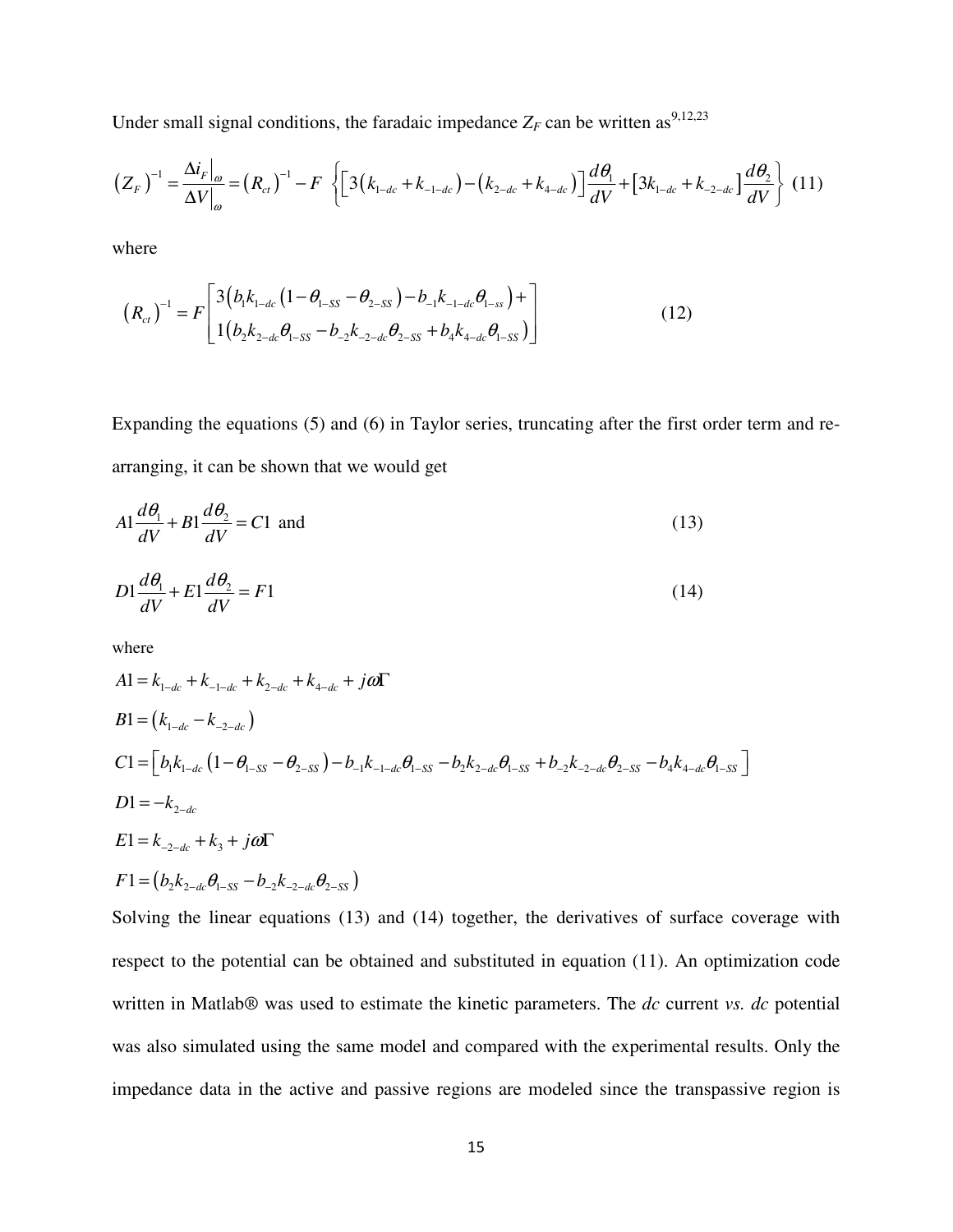expected to have 3D oxide and have been analyzed extensively<sup>10,19,20</sup>. The best fit kinetic parameters are given in Table III.

The *dc* current *vs.* potential predicted from this model are shown as dashed lines in Fig. 1 and it is clear that they match reasonably well in the active and passive regions. In the transpassive region, the predicted dissolution rates are much lower than the actual rates (not shown) because the model does not take into account the transpassive dissolution through the oxide. The simulated impedance spectra are presented in Fig 6a-d in the active and passive regions. The values of  $R_{ct}$  and  $R_p$  predicted by the model are shown along with the EEC predictions in Table IV. The model impedance corresponding to the lowest frequency (100 mHz) is taken as the  $R_{p-RMA}$ . Although the simulated spectra do not exactly match the experimental data quantitatively in some of the frequencies, the following trends match well. The values of  $R<sub>ct</sub>$  match well with the experimental results. The value of  $R_p$  increases with overpotential in both the active and passive regions. The main deficiency of the simulation is the inability to capture the low frequency inductive loop in the passive region. In the active region, the experimental data show three capacitive loops while the simulations show only two capacitive loops. A reaction with two adsorbed intermediates can yield three capacitive loops. However, if two of the three time constant values are close enough, then only one loop will manifest in the complex plane plot and that is the likely explanation for the observed pattern. In the passive region, RMA does not capture the low frequency inductive loop, and a similar issue has been observed earlier $32,34$ . In the earlier work<sup>32,34</sup>, the anodic dissolution of Cr rich alloy in 1M H<sub>2</sub>SO<sub>4</sub> (pH =0) was studied using EIS. In the vicinity of maximum *dc* current, the complex plane plot of impedance was similar to that in Fig. 3c, i.e. the data exhibited a low frequency inductive loop, a capacitive loop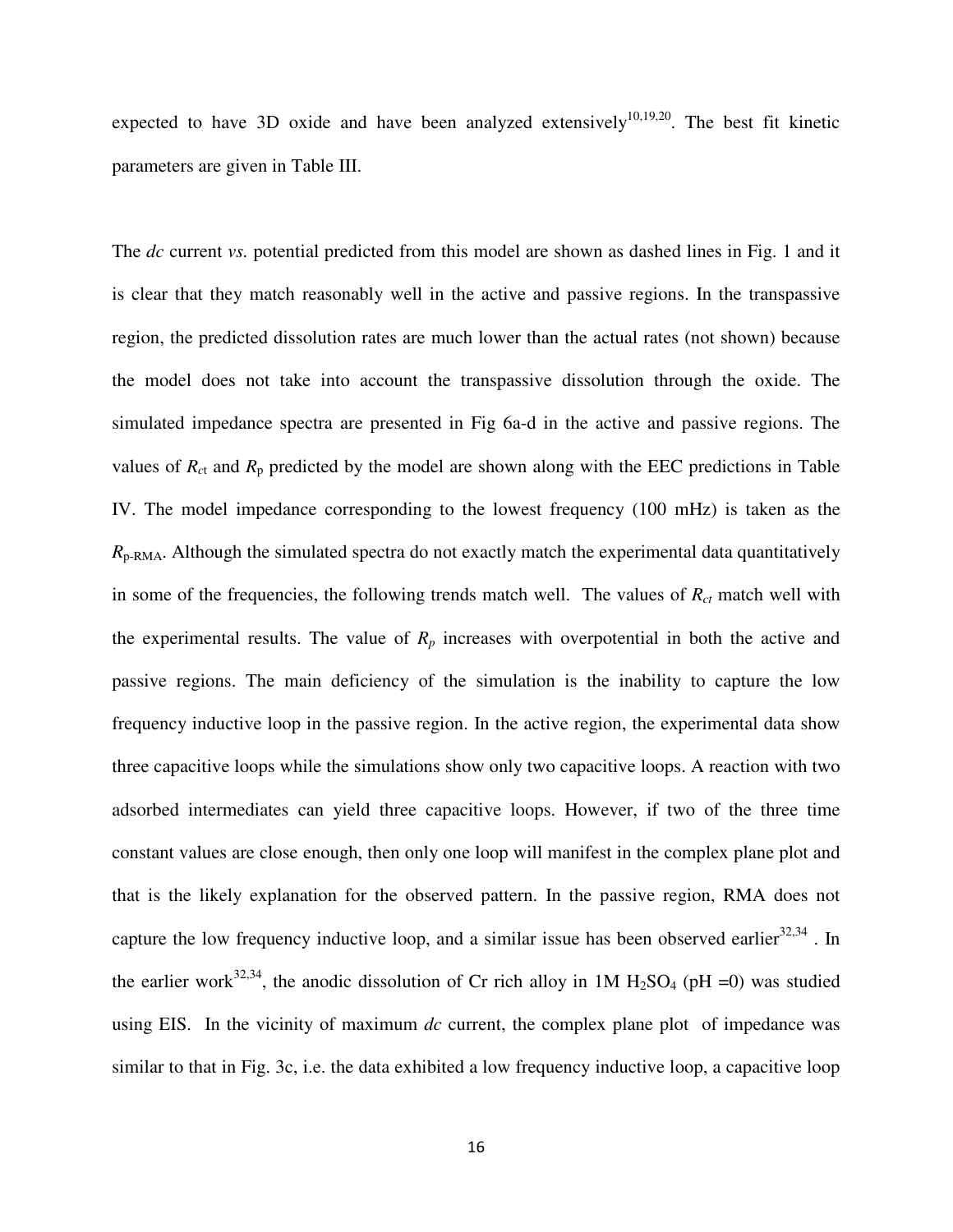with a negative resistance in the mid frequency range and a high frequency capacitive loop. The model, involving an eight step reaction mechanism was able to capture the high frequency capacitive loop and the mid frequency capacitive loop with negative resistance, but the low frequency inductive loop was not captured. Although the EIS data match is not quantitative, most of the features of the spectra are captured adequately by the mechanism given in equation (4).

The surface coverage values of the adsorbed intermediate species as predicted by the model are shown in Fig. 7. The surface coverage of  $Ti_{ads}^{4+}$  species, which is most likely TiO<sub>2</sub>, begins to increase mainly from an overpotential of 0.3 V and it reaches values close to 1 when the overpotential is 0.8 V. When the overpotential is close to 0.8 V, it is likely that 3D film formation occurs and the transpassive dissolution model has to be employed at higher potentials.

The dissolution rates, i.e. rate of formation of  $Ti_{sol}^{4+}$  by the chemical reaction via step 3 and electrochemical reaction via step 4 are plotted as a function of *dc* potential in Fig. 8. Near the active passive transition, the electrochemical dissolution rate is almost two orders of magnitude higher than the chemical dissolution rate. The major dissolution pathway, then, occurs via the oxidative dissolution of trivalent species of Ti. At an overpotential of 0.8 V, when  $T_{ads}^{4+}$  species surface coverage is almost complete, the surface is passivated. At higher potentials, the chemical dissolution is independent of the potential and transpassive dissolution, which increases with the potential, becomes dominant. Hydrofluoric acid is an aggressive fluid which limits the number of *in-situ* techniques that can be applied to probe the Ti dissolution in HF. In addition, Ti is very reactive and on exposure to air immediately forms a protective  $TiO<sub>2</sub>$  layer and hence the results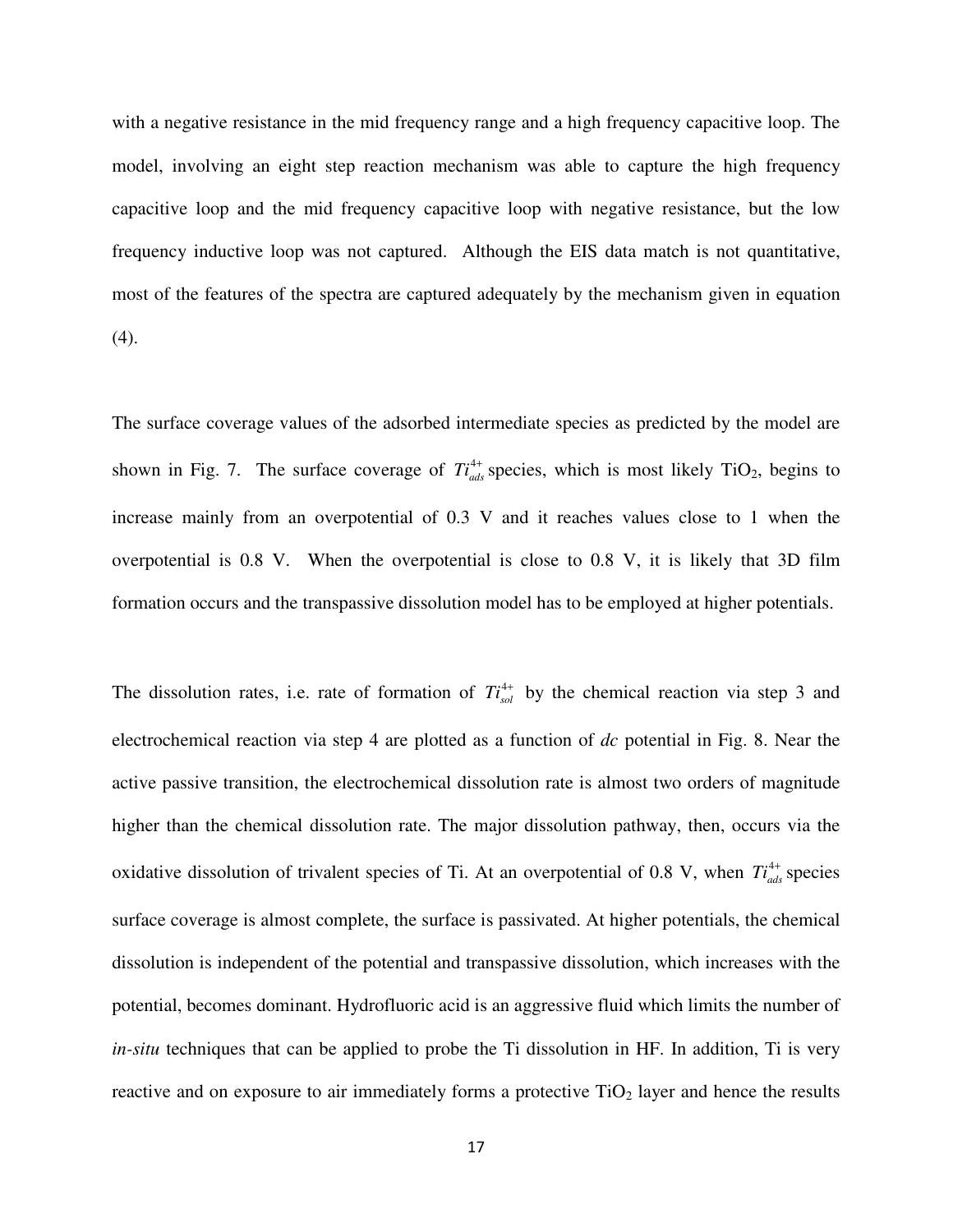based on *ex-situ* methods are not easy to translate to the conditions during actual dissolution. The current study illustrates the effectiveness of EIS in unraveling the kinetics of challenging systems such as Ti dissolution in HF.

**Conclusions:** The dissolution of Ti in HF solution is characterized using potentiodynamic polarization and impedance spectra measurements. The spectra in the active, passive and transpassive region were modeled using equivalent electrical circuits. The spectra in the active and passive dissolution were also modeled using mechanistic analysis. A four step mechanism involving a trivalent and a tetravalent Ti intermediate species adequately models the polarization curve and the spectra in the active and passive regions. The Ti surface in the active and passive region exhibits significant heterogeneity. The dissolution occurs via a chemical step in parallel with an electrochemical step. The model predicts that up to an overpotential of 0.6 V, the surface does not have a complete passivating oxide and only a 2D film, partially covering the surface, is present. Above the overpotential of 0.8 V, the chemical dissolution remains constant, but the contribution from electrochemical dissolution becomes negligible. At higher overpotentials, complete passivation occurs and transpassive dissolution via the 3D film becomes important.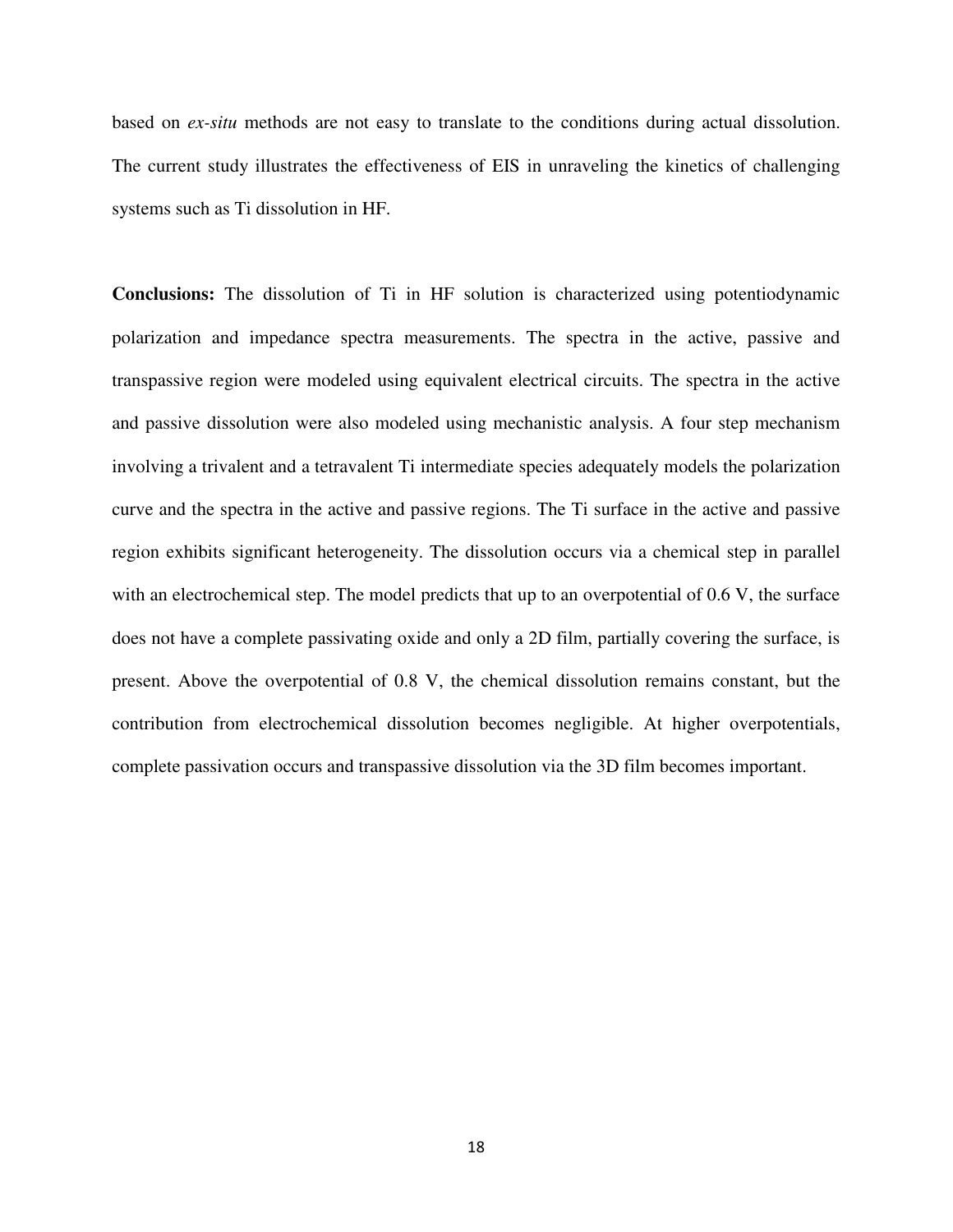#### **References:**

- 1) R. Boyer, E. W. Collings and G.Welsch, *Materials Properties Handbook: Titanium Alloys*, 1st ed., ASM International: Materials Park, OH (1994)
- 2) M. E. Staumanis and P.C. Chen, *J. Electrochem. Soc*., **98**(6), 234 (1951)
- 3) W. Wilhelmsen and A. P. Grande, *Electrochim. Acta*, **32**(10), 1469 (1987)
- 4) K. G. Kuchukbayev and V. I. Kichigin, *Protection of Metals*, **30**(3), 246 (1994)
- 5) R. D. Armstrong and R. E. Firman*, J. Electroanal. Chem*., **34**, 391 (1972)
- 6) J. J.Kelly, *Electrochim. Acta,* **24,** 1273 (1979)
- 7) N. Andersson, W. J. Balfour, P. F. Bernath, B. Lindgren, and R. S.Ram, *J. Chem. Phys*., **118**, 3543 (2003)
- 8) I. Frateur, S. Cattarin, M. Musiani and B. Tribollet*, J. Electroanal. Chem*., **482**, 202 (2000)
- 9) D. -S. Kong and Y.-Y*.* Feng, *J. Electochem. Soc*., **156** (9), C283 (2009)
- 10) D. -S. Kong, *Langmuir*, **26**(7), 4880 (2010)
- 11) P. Acevedo-Pena and I. Gonzalez, *J. Electochem. Soc*., **159**(3), C101 (2012)
- 12) D.-S. Kong, W.-Q. Kong, Y.-Y. Feng, W.-J. Li and Y.-J. Wei, *J. Electochem. Soc*., **160**(10), C461 (2013)
- 13) M. Bojinov and M. Stancheva, *J. Electroanal. Chem.,* **737**, 150 (2015)
- 14) E. Barsoukov and J. R. Macdonald, *Impedance Spectroscopy*, Second. Ed. John Wiley and Sons, New Jersey (1989)
- 15) M. Orazem and B. Tribollet, *Electrochemical Impedance Spectroscopy*, John Wiley and Sons, NJ, (2008)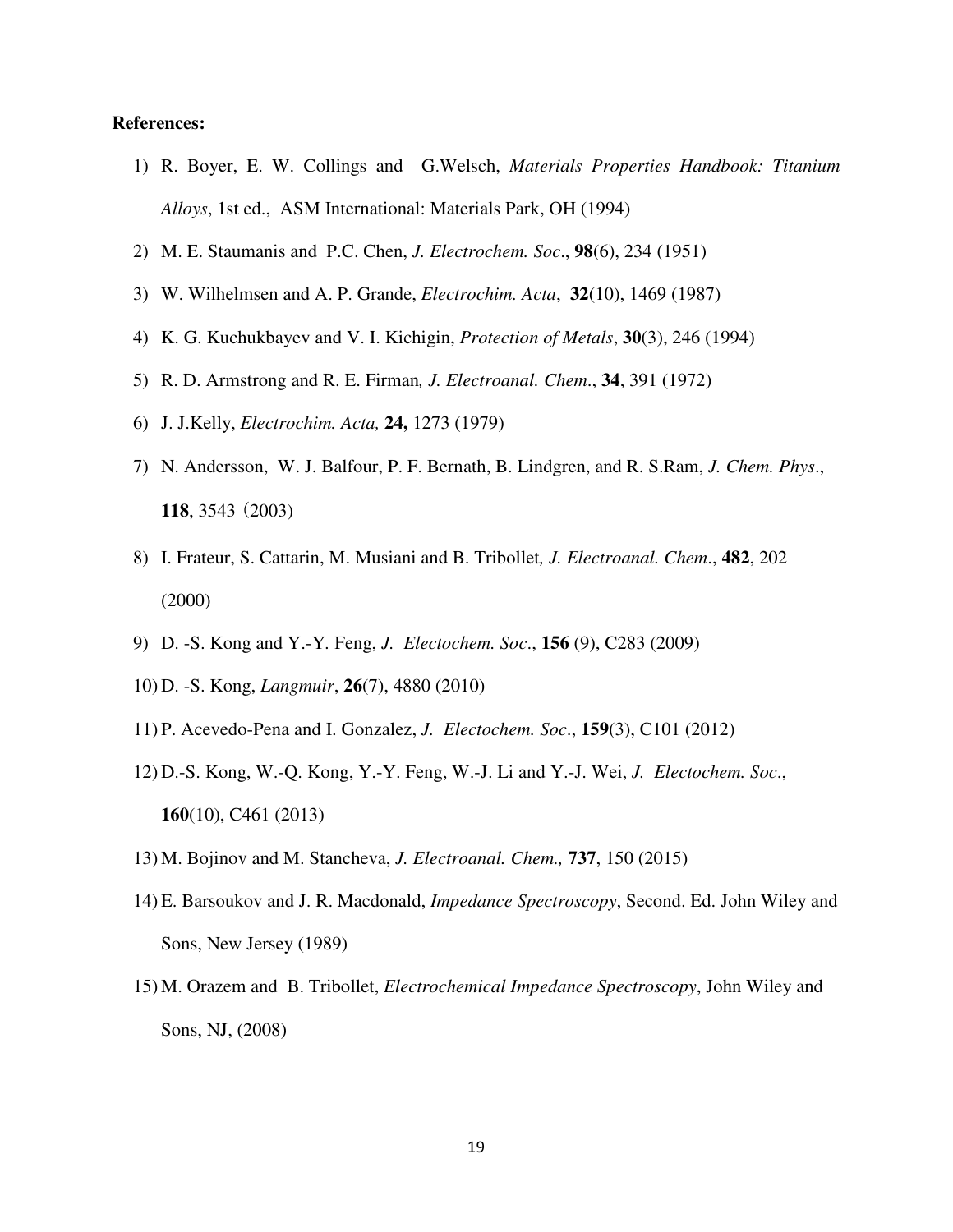- 16) D.D. Macdonald, S. Real, S.I. Smedley and M. Urquidi-Macdonald, *J. Electrochem. Soc*., **135**, 2410 (1988)
- 17)J. R. Macdonald*, J. Electroanal. Chem.*, **223**, 25 (1987)
- 18) D. D. Macdonald, *Electrochim. Acta,* **51**(8), 1376 (2006)
- 19) S. Cattarin, M. Musiani and B. Tribollet, *J. Electochem. Soc.***, 149**(10), B457 (2002)
- 20) M. Bojinov, S. Cattarin, M. Musiani, and B. Tribollet, *Electrochim. Acta*, **48**, 4107 (2003)
- 21) S. Sapra, H. Li, Z. Wang and I. I. Suni, *J. Electochem. Soc.*, **152(**6), B193 (2005)
- 22)B.A. Boukamp, *J. Electrochem. Soc.*, **142**, 1885 (1995)
- 23) I. Danaee, M. Jafarian, F. Forouzandeh, F. Gobal and M. G. Mahjani, *J. Phys. Chem. B*, **112** (49), 15933 (2008)
- 24)R. E. Melnick and G.T.R*.* Palmore, *J . Phys. Chem. B*, **105** (5), 1012 (2001)
- 25)R. E. Melnick and G.T.R. Palmore, *J. Phys. Chem. B,* **105** (39), 9449 (2001)
- 26) P. Córdoba-Torres, T.J. Mesquita, O. Devos, B. Tribollet, V. Roche and R.P. Nogueira, *Electrochim. Acta*, **72,** 172 (2012)
- 27) A.J. Motheo, A. Sadkowski and R.S. Neves, *J. Electroanal. Chem.*, **430,** 253 (1997)
- 28)C. Hitz and A. Lasia, *J. Electroanal. Chem.*, **500,** 213 (2001).
- 29) T. Pajkossy, *Solid State Ionics*, **94**, 123 (1997)
- 30)B. Hirschorn, M.E. Orazem, B. Tribollet, V. Vivier, I. Frateur and M. Musiani, *J. Electrochem Soc*., **157**, C452 (2010)
- 31)B. Hirschorn, M. E. Orazem, B. Tribollet , V.Vivier, I. Frateur and M.Musiani, *J. Electrochem. Soc.,* **157**, C458 (2010)
- 32) M. Keddam, O.R., Mattos and H. Takenouti, *Electrochim. Acta,* **31**, 1147 (1986)
- 33) S. Ramanathan, *ECS. Trans*., **33**, 21 (2011)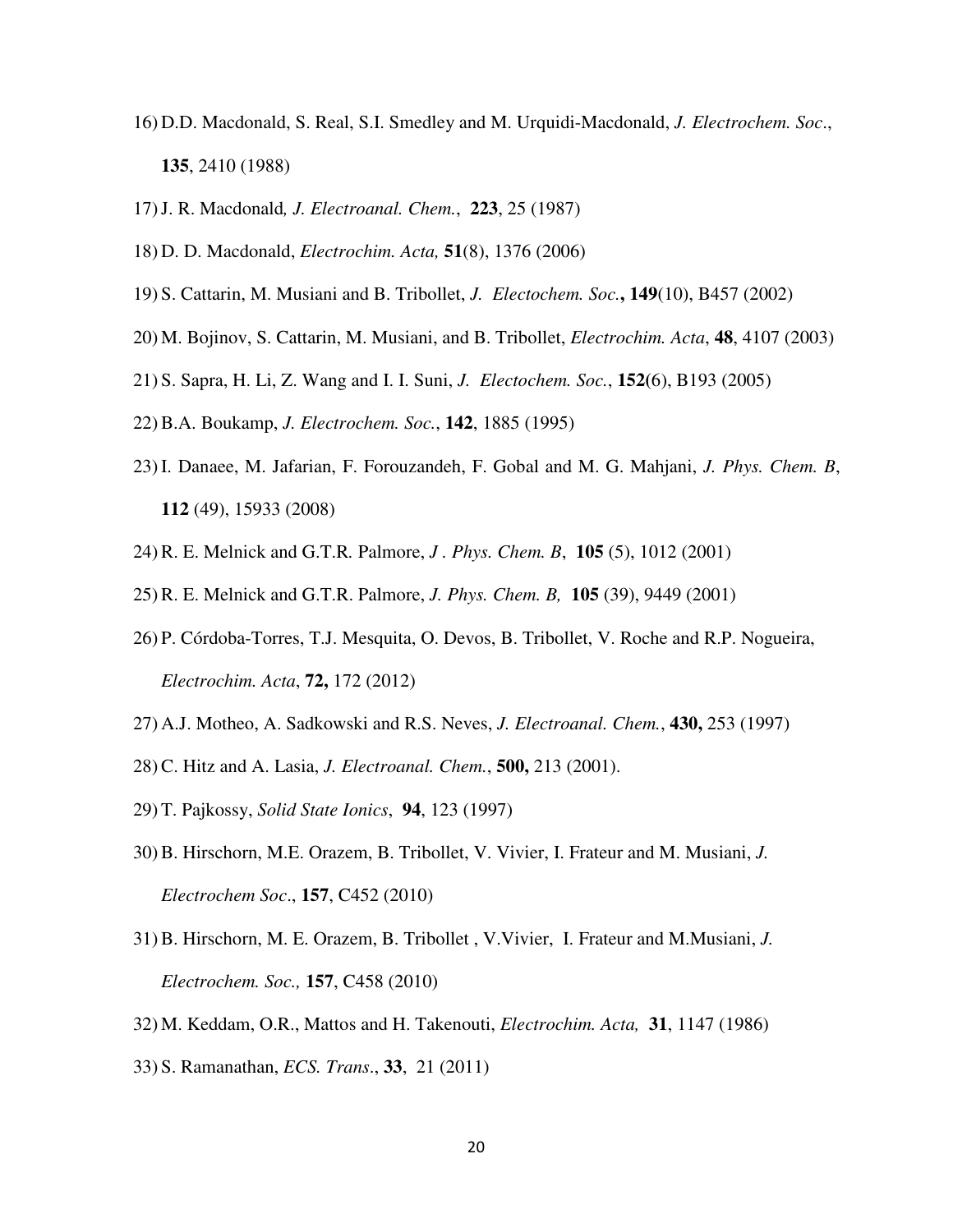- 34) M. Keddam, O.R., Mattos and H. Takenouti, *Electrochim. Acta***, 31**,1159 (1986**)**
- 35) M. Bojinov, *J. Electroanal. Chem.*, **405,** 15 (1996)
- 36)J. Gregori, J. J. Garcia-Jareno, D. Gimenez-Romero, A. Roig and F. Vicente, *J. Electrochem. Soc.*, **154**, C371 (2007**)**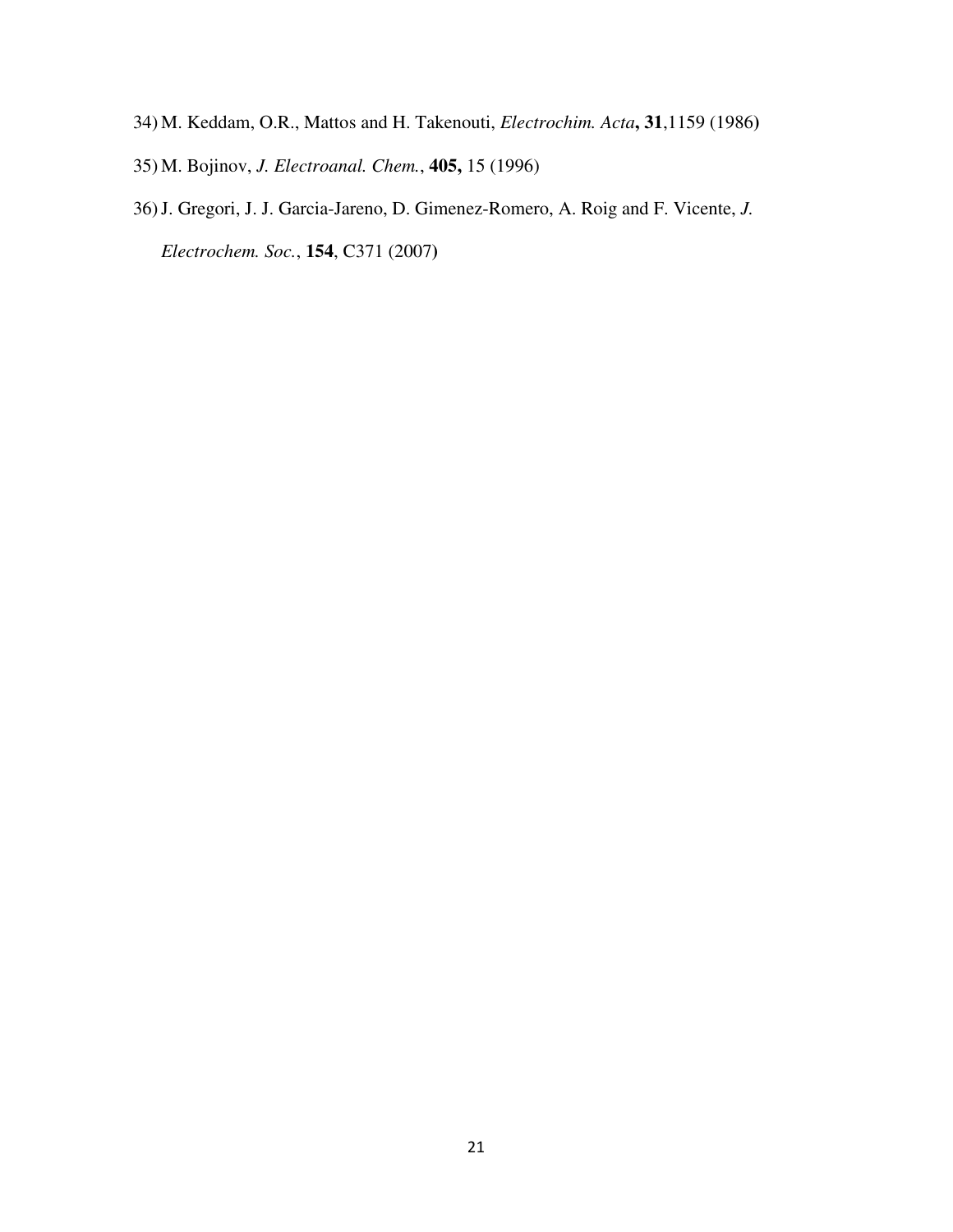## **Table Captions**

**Table I**: Best fit parameters for Ti dissolving in 100 mM HF in the active and passive regions. The circuit in Fig. 5a is used to model the data shown in Fig. 2 and Fig. 3

**Table II**: Best fit parameters for Ti in 100 mM HF in the transpassive region, using the circuit in Fig. 5b to model the data shown in Fig. 4

**Table III.** The best fit kinetic parameters used to model the data in Fig. 2 and Fig. 3 using the mechanism in equation (4)

Table IV: Comparison of the high frequency and low frequency limits of impedance based on RMA predictions with those based on EEC fit. The mechanism in equation (4) is employed for RMA while the circuit in Fig. 5a is employed for EEC.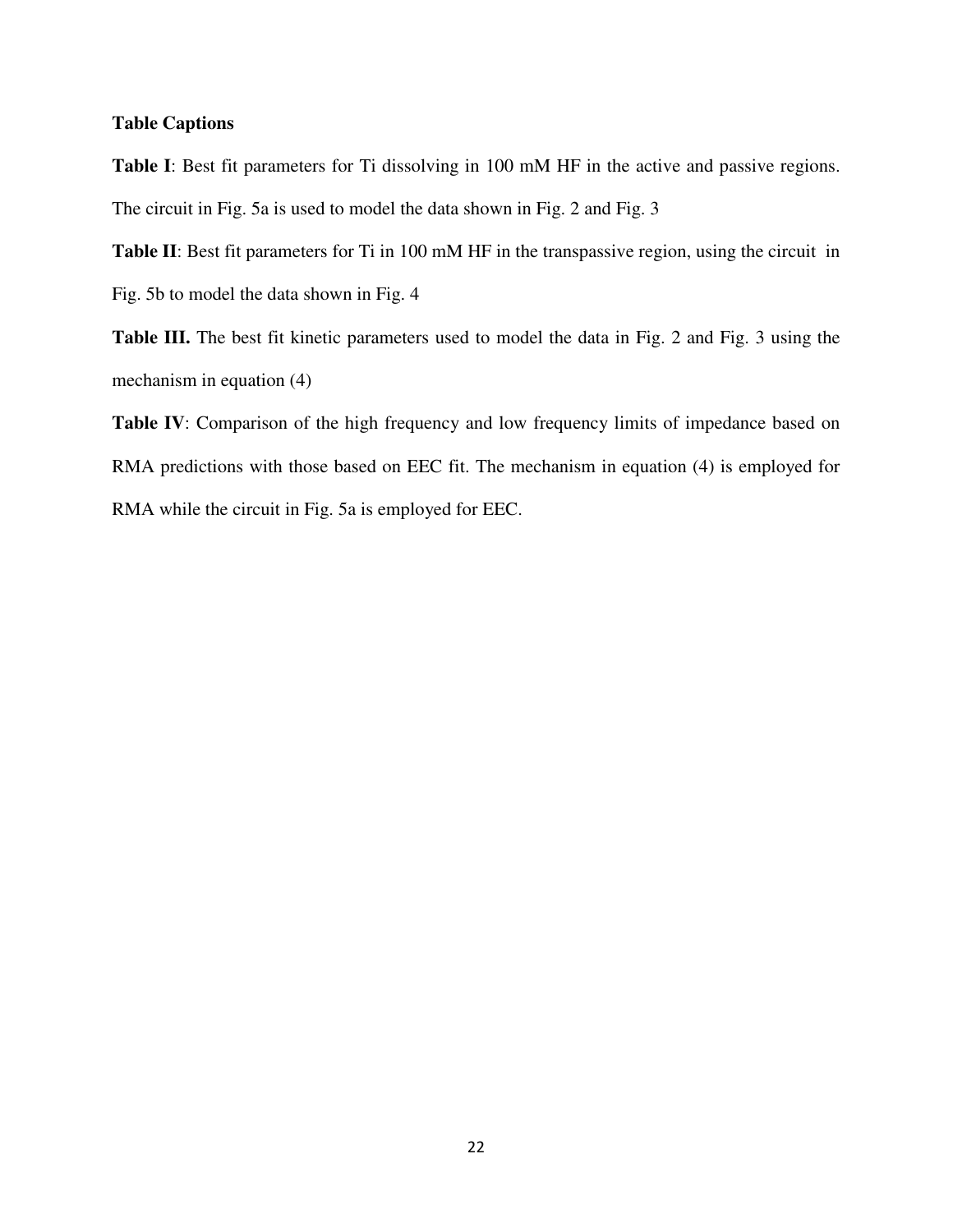## **Figure Captions**

**Figure 1** Potentiodynamic polarization graph of Ti in 100mM HF  $+1M$  Na<sub>2</sub>SO<sub>4</sub>. The continuous line represents the experimental data. The open circles represent the potential where impedance data were acquired. The dotted line represents the mechanistic simulation results.

**Figure 2.** Impedance data in the active region as three dimensional plots (a) OCP  $+$  0.1 V (b) OCP + 0.2 V  $\cdot$  (c) Complex plane plots of impedance at OCP + 0.1 V and OCP + 0.2 V. The points represent the experimental data and the lines represent the electrical equivalent circuit (EEC) model results.

**Figure 3**. Impedance data in the passive region as three dimensional plots (a) OCP + 0.45 V (b) OCP + 0.55 V. (c) Complex plane plots of impedance at OCP + 0.45 V and OCP + 0.55 V. The points represent the experimental data and the lines represent the electrical equivalent circuit (EEC) model results.

**Figure 4.** Impedance data in the transpassive region as three dimensional plots (a) OCP + 1 V, (b) OCP + 1.45 V. The points represent the experimental data and the lines represent the electrical equivalent circuit (EEC) model results.

**Figure 5.** Equivalent electrical circuits used to model the experimental impedance data in (a) active and passive regions and in (b) transpassive regions.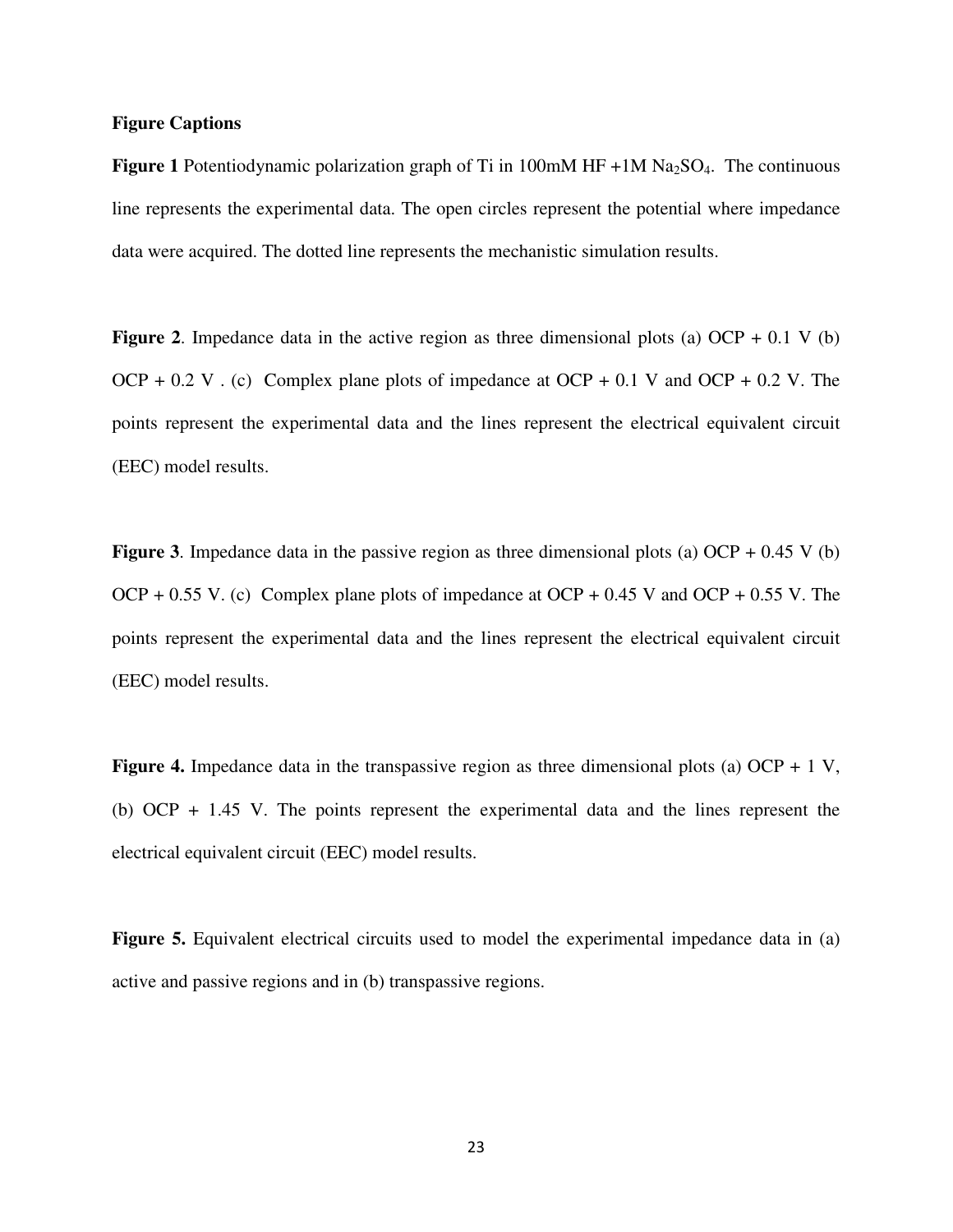**Figure 6.** Mechanistic simulation results along with experimental data, in the active (a) OCP + 0.1 V (b) OCP + 0.2 V and passive (c) OCP + 0.45 V (d) OCP + 0.55 V regions. The points represent the experimental data and the lines represent the reaction mechanism analysis (RMA) results

**Figure 7.** Fractional surface coverage of Ti,  $Ti^{3+}$  and  $Ti^{4+}$  species as a function of potential (*vs.*) OCP). The mechanistic pathway is given in equation (4) and the kinetic parameters are tabulated in Table III.

**Figure 8.** Dissolution of Ti in HF as a function of potential, via chemical (step 3 of equation 4) and electrochemical (step 4 of equation 4) paths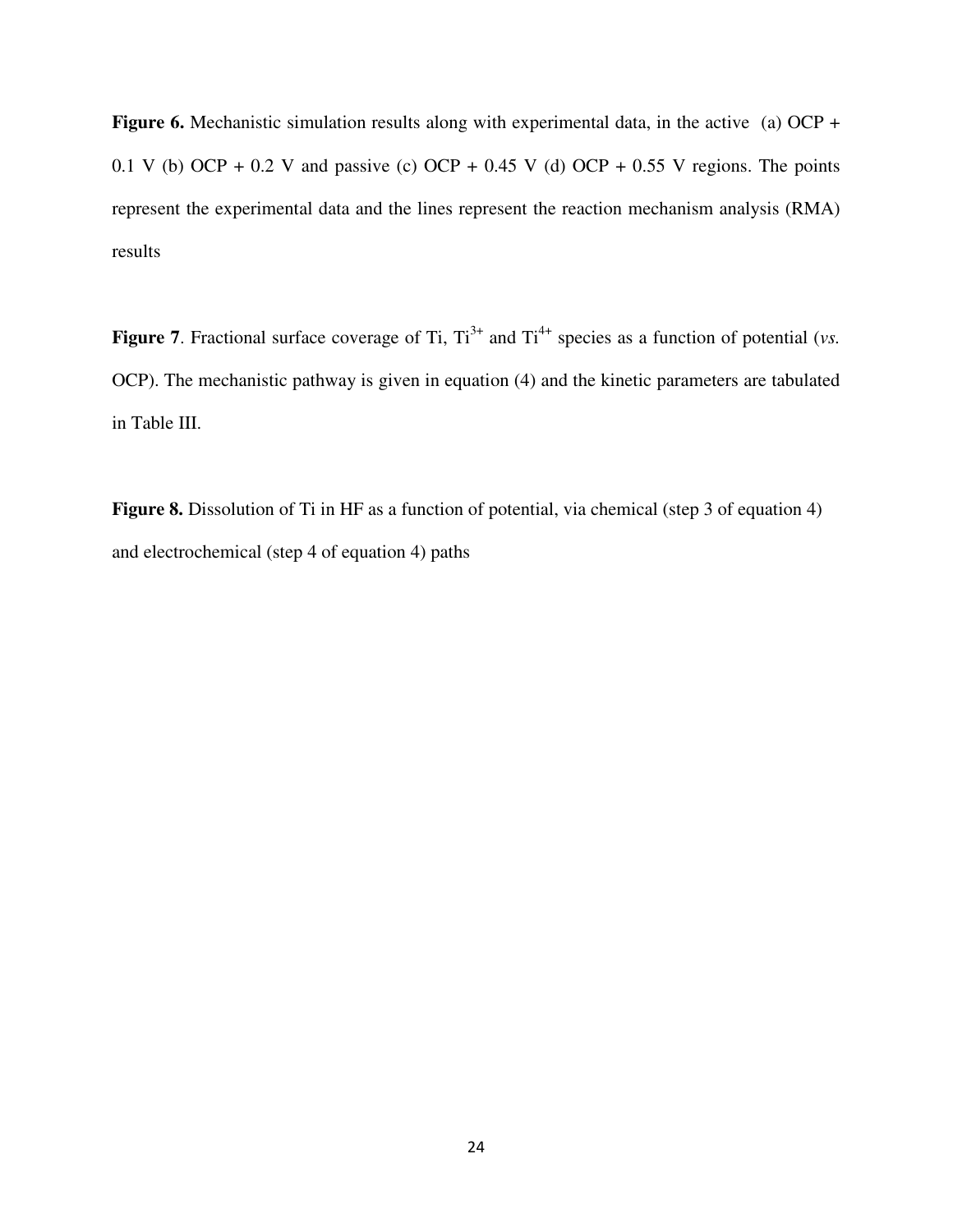# **Tables**

# **Table I**

| Potential<br>(mV vs.<br>OCP) | $R_{sol}$<br>$(\Omega \text{ cm}^2)$ | ${\rm Y}_0$<br>$(\text{ohm}^{-1}\text{cm}^{-2} \text{ S}^n)$ | $\mathbf n$ | $R_{\rm p}$<br>$(\dot{\Omega}$ cm <sup>2</sup> ) | $C_2$<br>$(mF cm-2)$ | $R_2$<br>$(\Omega \text{ cm}^2)$ | $C_3$<br>$(mF cm-2)$ | $R_3$<br>$(\Omega$ cm <sup>2</sup> ) | $R_{\rm ct-EEC}$<br>$(\Omega \text{ cm}^2)$ |
|------------------------------|--------------------------------------|--------------------------------------------------------------|-------------|--------------------------------------------------|----------------------|----------------------------------|----------------------|--------------------------------------|---------------------------------------------|
| 100                          | 1.8                                  | $8.66 \times 10^{-4}$                                        | 0.84        | 8.1                                              | 8.2                  | 23.1                             | 1.9                  | 5.9                                  |                                             |
| 200                          | 1.9                                  | $4.28 \times 10^{-4}$                                        | 0.89        | 8.7                                              | 6.9                  | 27.8                             | 2.2                  | 4.8                                  | 2.8                                         |
| 450                          | 1.9                                  | $1.02 \times 10^{-3}$                                        | 0.78        | $-31.1$                                          | 27.5                 | 1.1                              | $-30.6$              | $-2.1$                               | 2.6                                         |
| 550                          | 1.9                                  | $2.04 \times 10^{-3}$                                        | 0.77        | $-10.3$                                          | 55.0                 | 0.14                             | $-55.5$              | $-0.2$                               | 3.7                                         |

**Table II**

| Potential | $R_{\rm sol}$           | ${\rm Y}_0$                                 | n | $R_{ct}$      | $L_4$         | $R_4$           |                  | $R_5$           |
|-----------|-------------------------|---------------------------------------------|---|---------------|---------------|-----------------|------------------|-----------------|
| (mV vs.   | $(\Omega \text{ cm}^2)$ | (ohm <sup>-1</sup> cm <sup>-2</sup> $S^n$ ) |   | $\Omega$      | (mH)          | $\Omega$        | (mF)             | $\Omega$        |
| OCP       |                         |                                             |   | $\text{cm}^2$ | $\text{cm}^2$ | cm <sup>2</sup> | $\text{cm}^{-2}$ | cm <sup>2</sup> |
| 1000      | 2.0                     | $2.17 \times 10^{-5}$                       |   | 20.4          | 400           | 63.9            | 10.2             | 673             |
|           |                         |                                             |   |               |               |                 |                  |                 |
| 1450      | 1.9                     | $1.36 \times 10^{-6}$                       |   | 25.9          | 258           | 53.1            | 9.7              | 602             |
|           |                         |                                             |   |               |               |                 |                  |                 |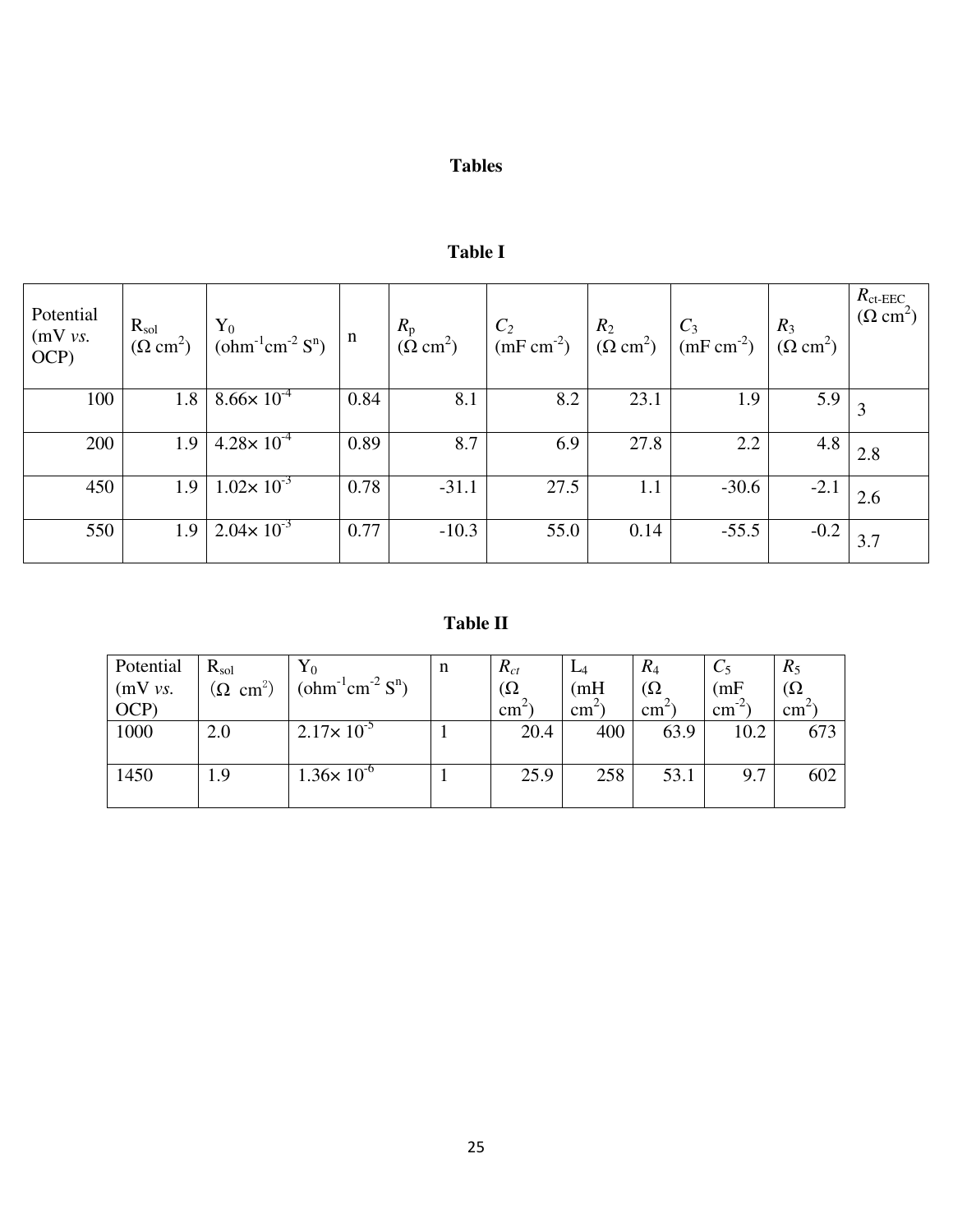# **Table III**

| $k_{10}$                             | $k_{20}$              | $k_{30}$            | $k_{40}$                       | $K_{-10}$             | $k_{-20}$             |                     | $\mathcal{D}_1$ | $b_2$ | $b_4$        | $b_{-1}$ | $b_{-2}$ |
|--------------------------------------|-----------------------|---------------------|--------------------------------|-----------------------|-----------------------|---------------------|-----------------|-------|--------------|----------|----------|
| mol cm <sup>-2</sup> s <sup>-1</sup> |                       |                     |                                |                       |                       | mol cm              |                 |       |              |          |          |
| $3.26 \times 10^{-8}$                | $2.11 \times 10^{-7}$ | $2.12\times10^{-9}$ | 8.95 $\times$ 10 <sup>-8</sup> | 8.31×10 <sup>-7</sup> | $5.11 \times 10^{-4}$ | $3.07\times10^{-9}$ | 7.3             |       | $0 \mid 0.5$ | $-17.1$  | $-14$    |

## **Table IV**

| Potential<br>(mV vs.<br>OCP) | $R_{\text{ct-EEC}}$<br>$(\Omega \text{ cm}^2)$ | $R_{\text{ct-RMA}}$<br>$(\Omega \text{ cm}^2)$ | $R_{\rm p-EEC}$<br>$(\Omega \text{ cm}^2)$ | $R_{\text{p-RMA}_{i}}$<br>$(\Omega \text{ cm}^2)$ |
|------------------------------|------------------------------------------------|------------------------------------------------|--------------------------------------------|---------------------------------------------------|
| 100                          | 3                                              | 3                                              | 8.1                                        | 10.7                                              |
| 200                          | 2.8                                            | 2.7                                            | 8.7                                        | 11                                                |
| 450                          | 2.6                                            | 2.6                                            | $-31.1$                                    | $-25.4$                                           |
| 550                          | 3.7                                            | 3.7                                            | $-10.3$                                    | -6                                                |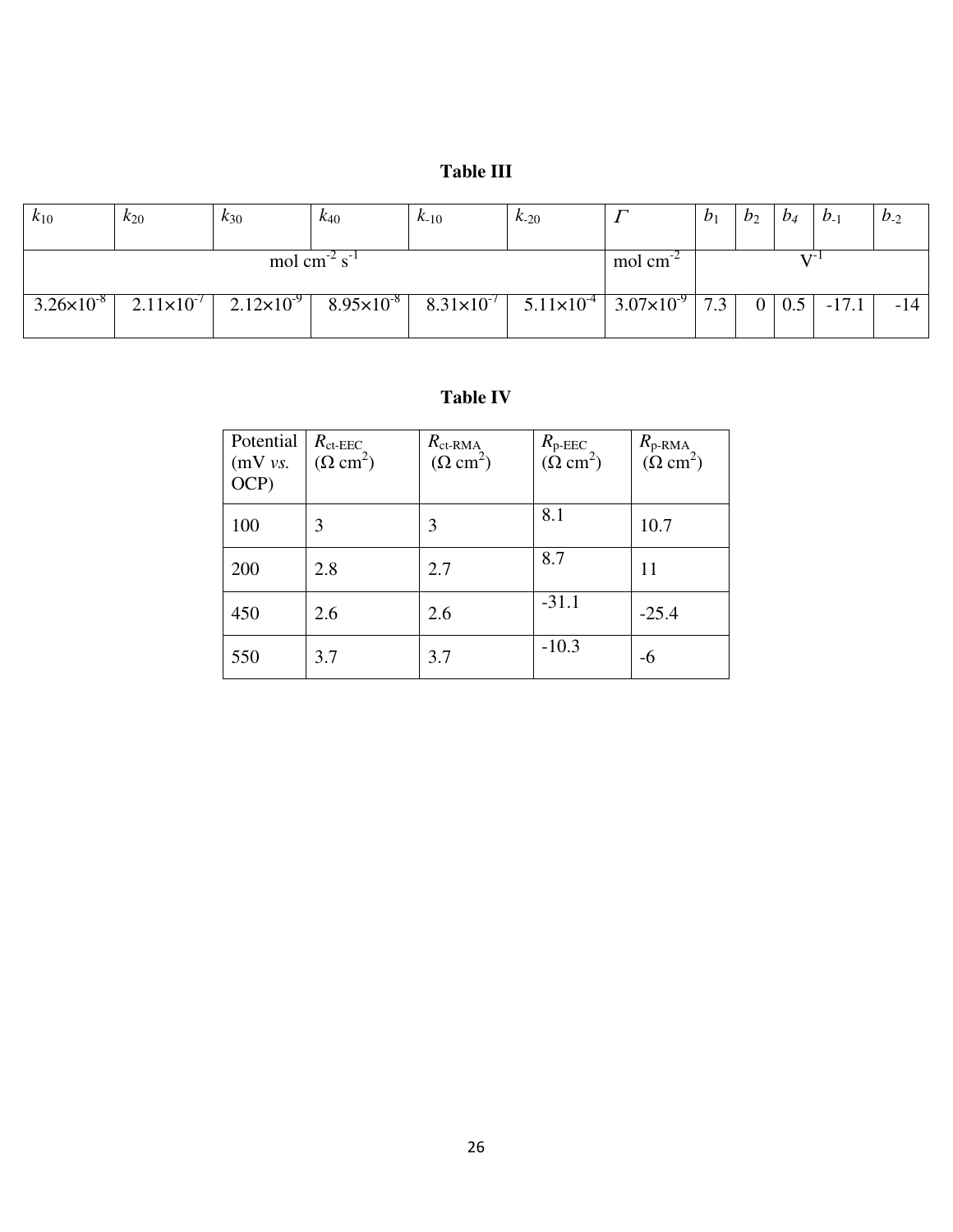**Figures** 



Fig. 1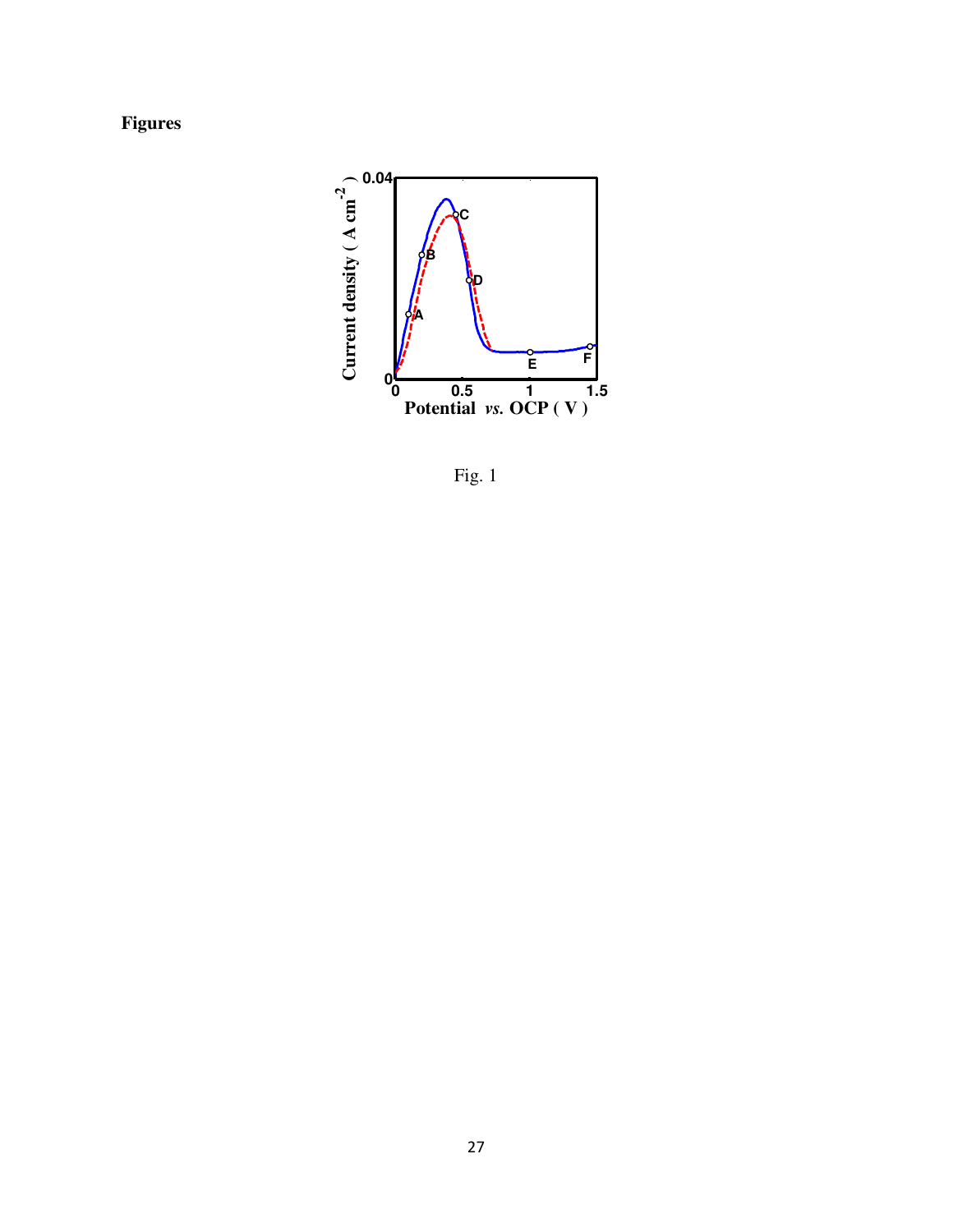





Fig.  $2(c)$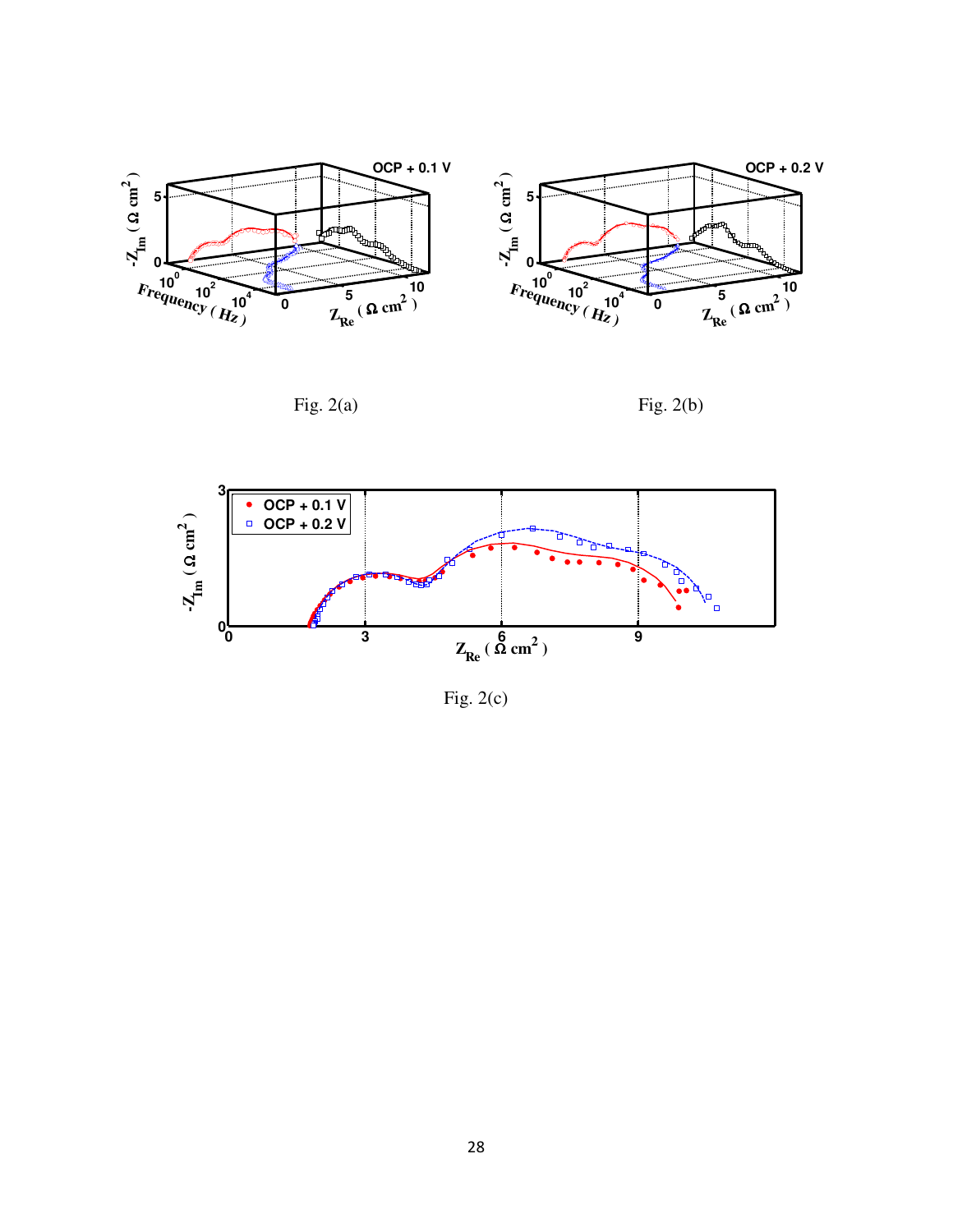







Fig.  $3(c)$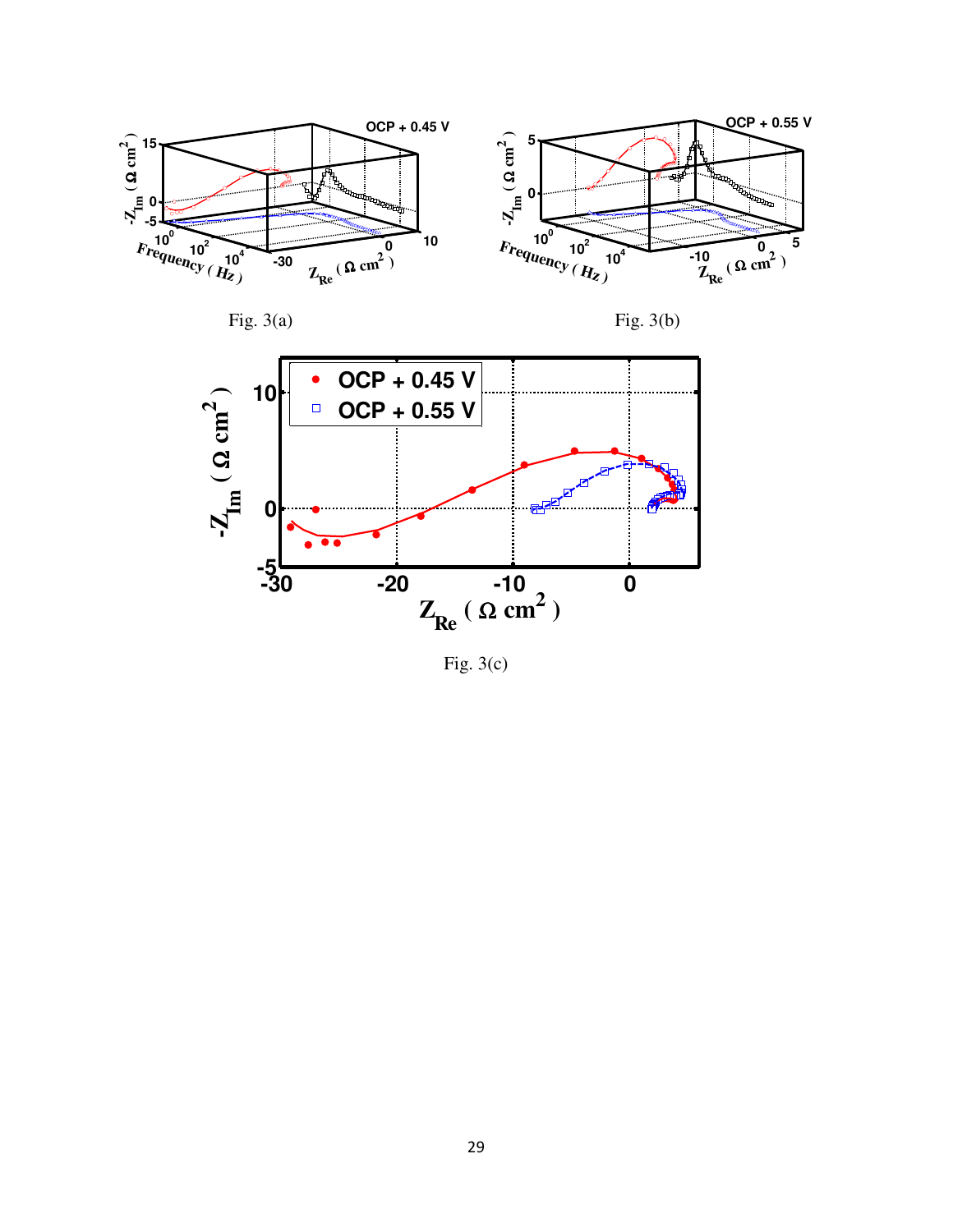



Fig.  $4(a)$  Fig.  $4(b)$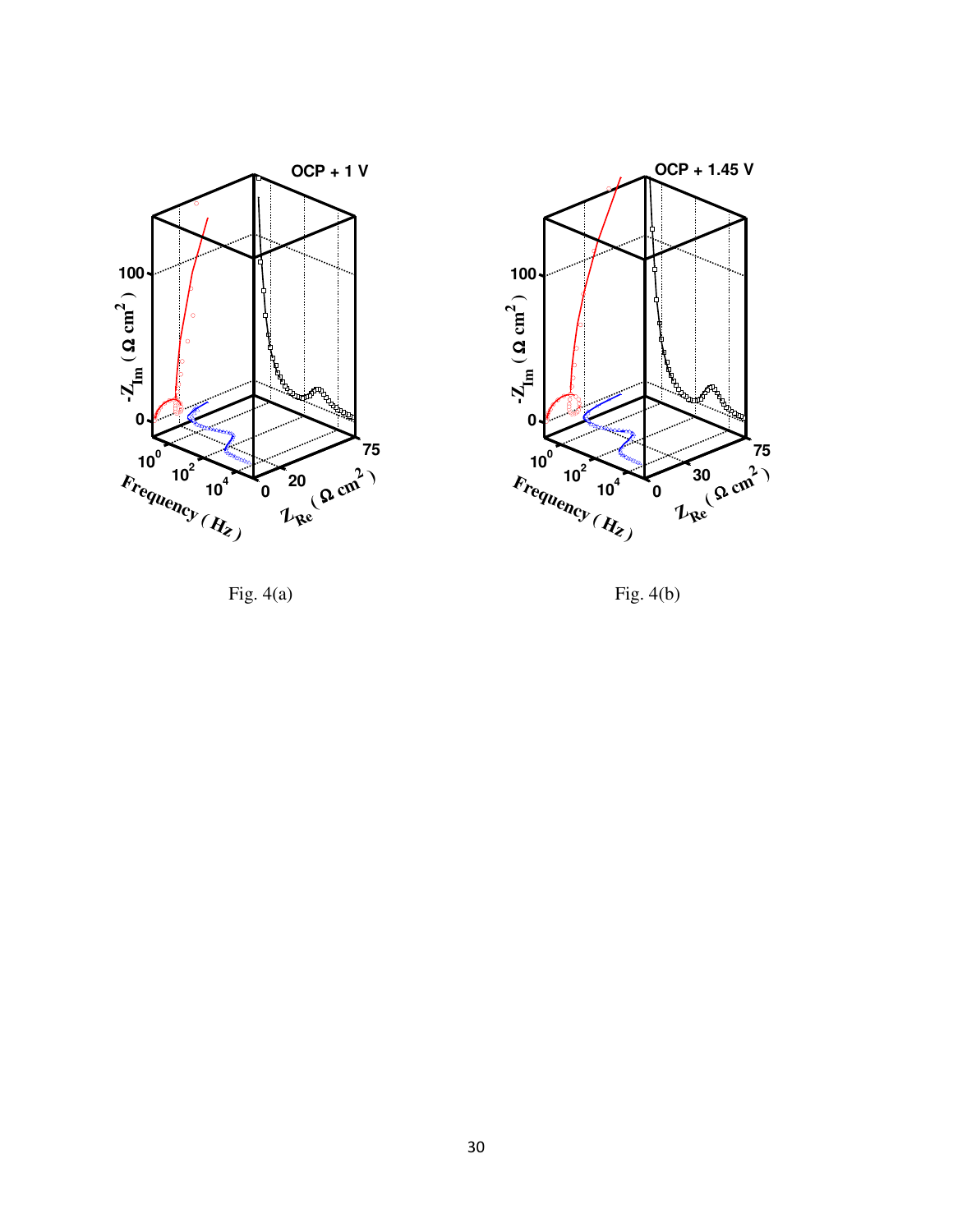

Fig. 5a



Fig. 5b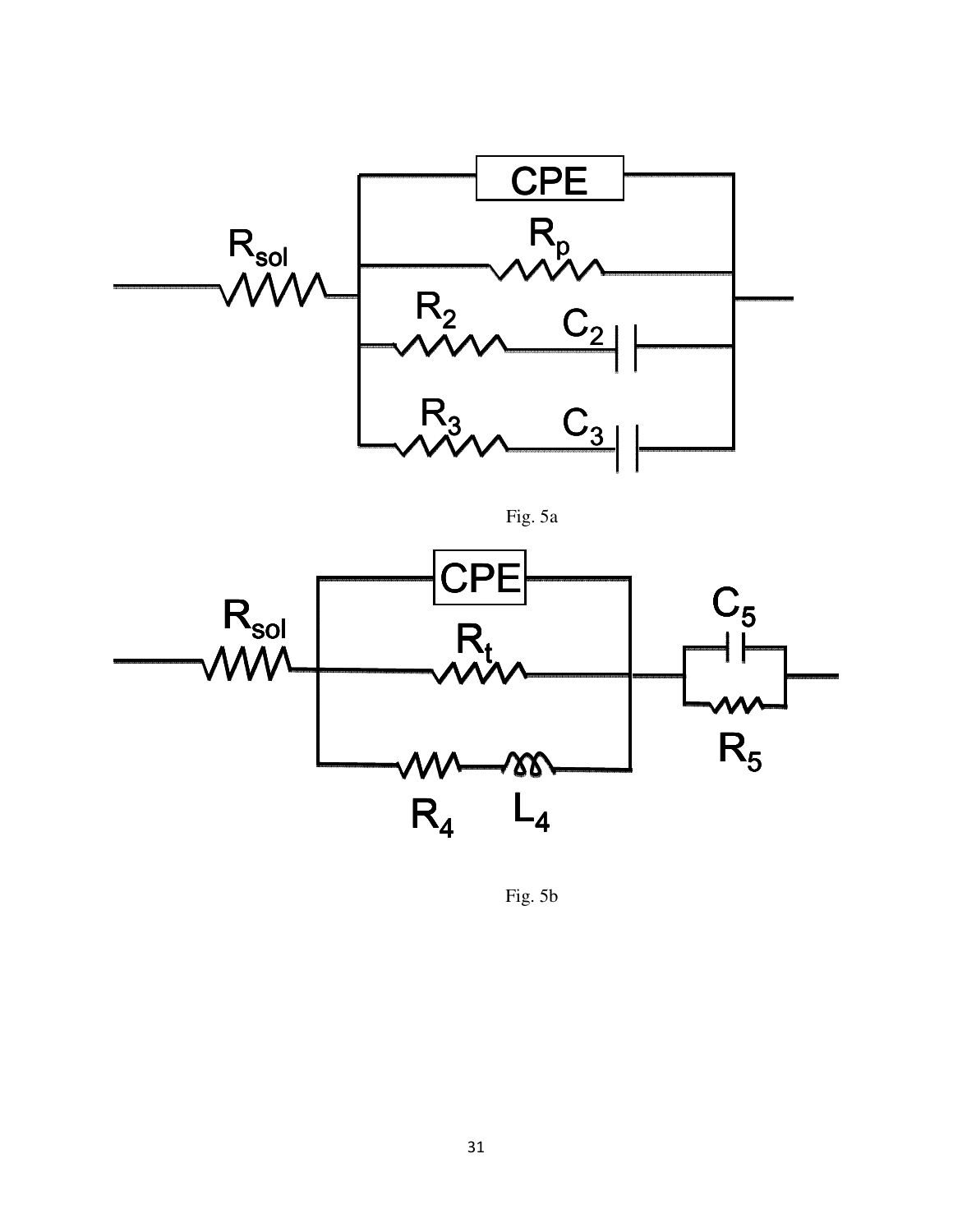

Fig.  $6(a)$  Fig.  $6(b)$ 





Fig.  $6(c)$  Fig.  $6(d)$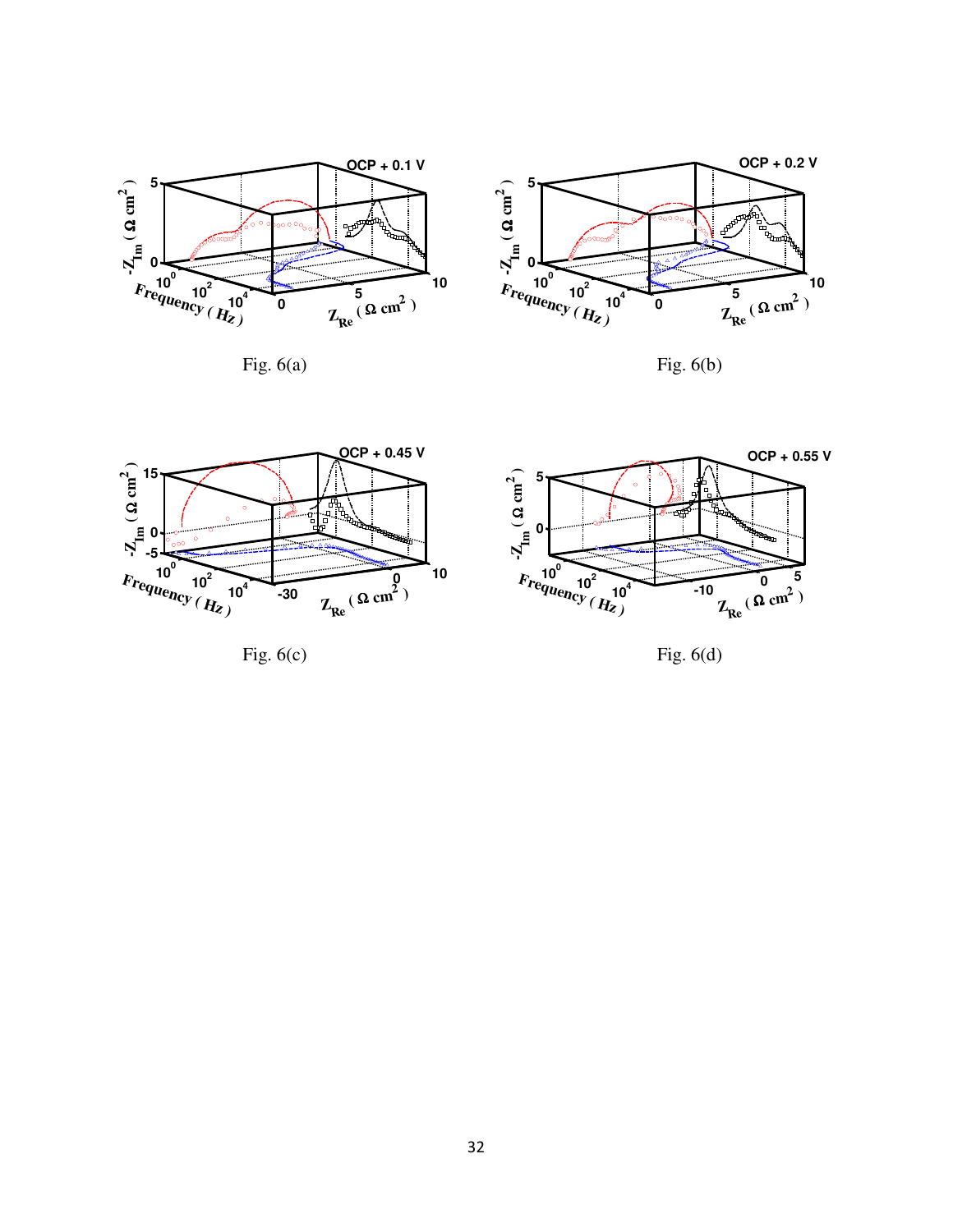

Fig. 7